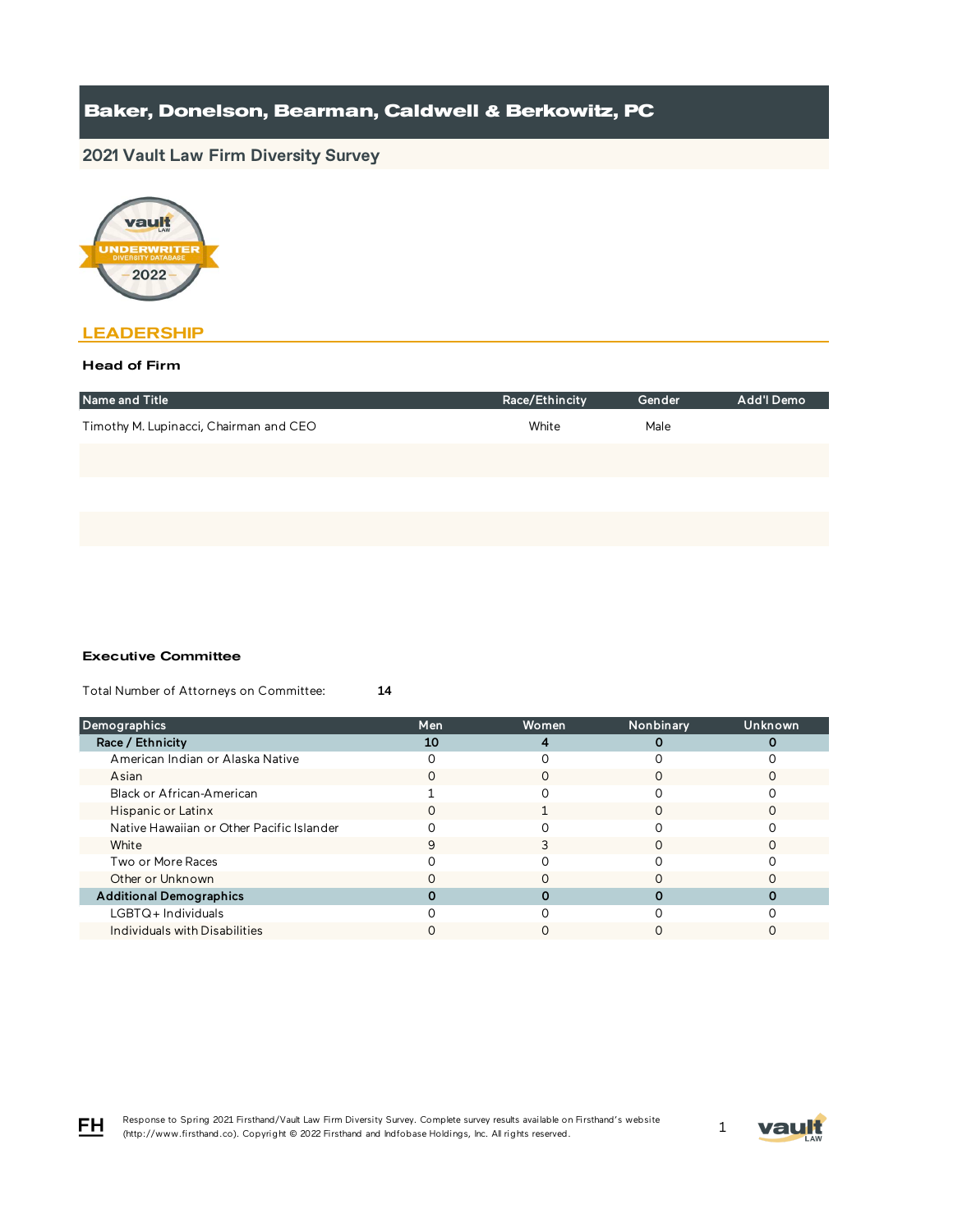## **2021 Vault Law Firm Diversity Survey**

#### DEI Professional

Yes Does the firm have a chief diversity officer, director of diversity, or other professional(s) leading the firm's diversity, equity, and inclusion initiatives?

| Name and Title                                  |
|-------------------------------------------------|
| Mark Baugh, Chief Diversity & Inclusion Officer |
| Christy Crider, Chair of Women's Initiative     |
| Cheryl Hunt, Diversity & Inclusion Manager      |
| Danielle Smith, Women's initiative Manager      |
|                                                 |

#### DEI Committee

Does the firm have a diversity, equity, and inclusion committee or the equivalent? Yes In what year was the committee formed? 2002

Total Number of Attorneys on DEI Committee: 14

| Demographics                              | Men | <b>Women</b> | Nonbinary | Unknown |
|-------------------------------------------|-----|--------------|-----------|---------|
| Race / Ethnicity                          | 10  |              |           |         |
| American Indian or Alaska Native          |     |              |           |         |
| Asian                                     |     |              |           |         |
| Black or African-American                 |     |              |           |         |
| Hispanic or Latinx                        |     |              |           |         |
| Native Hawaiian or Other Pacific Islander |     |              |           |         |
| White                                     | h   |              |           |         |
| Two or More Races                         |     |              |           |         |
| Other or Unknown                          |     |              |           |         |
| <b>Additional Demographics</b>            |     |              |           |         |
| LGBTQ+Individuals                         |     |              |           |         |
| Individuals with Disabilities             |     |              |           |         |

N/A Is the firm women-owned, minority-owned, and/or LGBTQ+-owned?

Does the firm have a non-discrimination policy in the employee handbook or elsewhere in firm materials?

Yes

Response to Spring 2021 Firsthand/Vault Law Firm Diversity Survey. Complete survey results available on Firsthand's website Response to Spring 2021 Firsthand/vault Law Firm Diversity Survey. Complete survey results available on Firsthand s website<br>(http://www.firsthand.co). Copyright © 2022 Firsthand and Indfobase Holdings, Inc. All rights rese



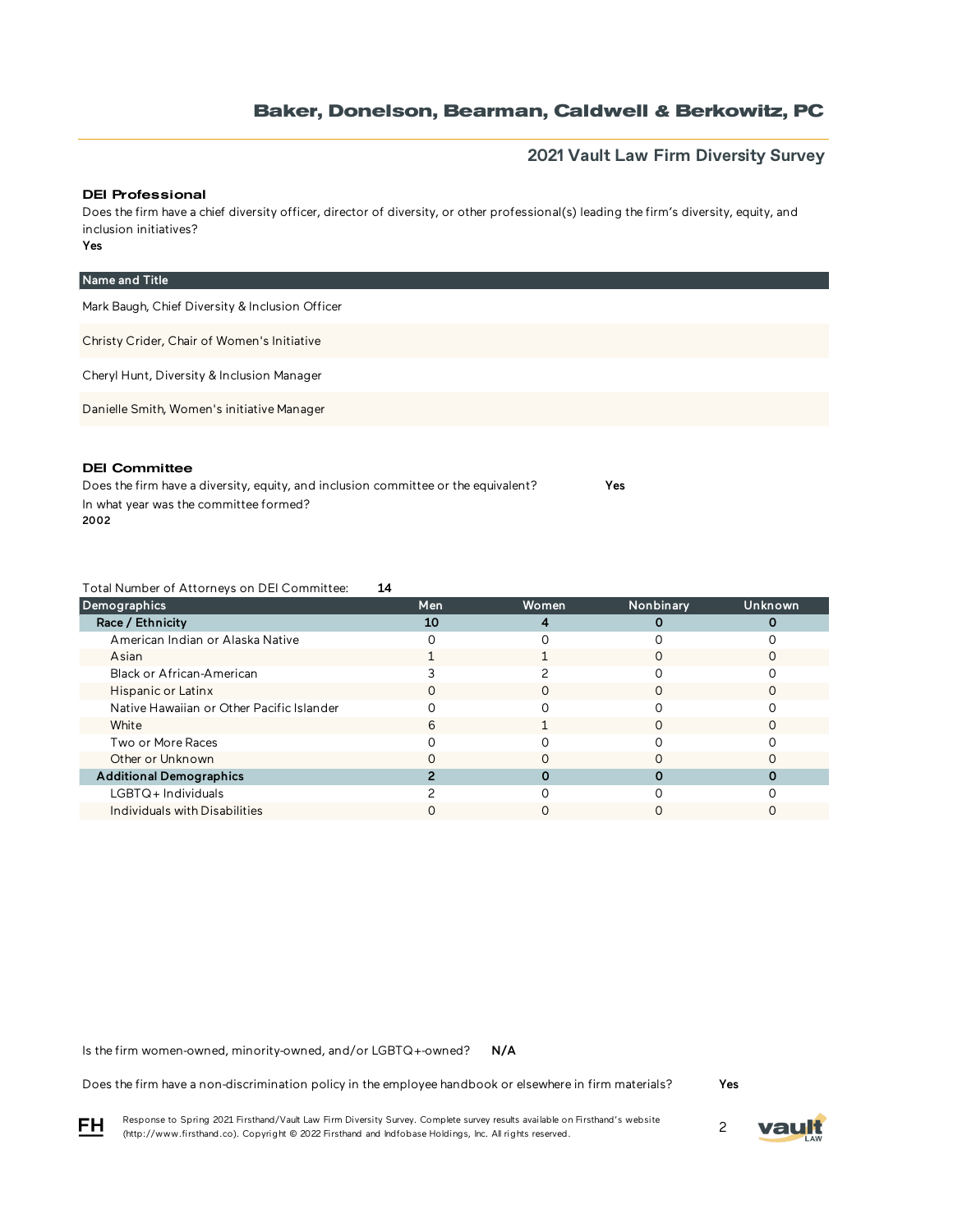**2021 Vault Law Firm Diversity Survey**

# ATTORNEY DEMOGRAPHICS

### Attorney Headcount

639 Total attorneys in U.S. offices

639 Total attorneys worldwide (including all U.S. and global offices)

#### U.S. Associates

FH

145 Total number of U.S.-based associates

| Demographics                              | Men | Women | Nonbinary | Unknown |
|-------------------------------------------|-----|-------|-----------|---------|
| Race / Ethnicity                          | 76  | 69    |           |         |
| American Indian or Alaska Native          |     |       |           |         |
| Asian                                     |     |       |           |         |
| Black or African-American                 |     |       |           |         |
| Hispanic or Latinx                        |     | 4     | ∩         |         |
| Native Hawaiian or Other Pacific Islander |     |       |           |         |
| White                                     | 71  | 52    |           |         |
| Two or More Races                         |     |       |           |         |
| Other or Unknown                          |     |       |           |         |
| <b>Additional Demographics</b>            |     |       |           |         |
| LGBTQ+Individuals                         |     |       |           |         |
| Individuals with Disabilities             |     |       |           |         |

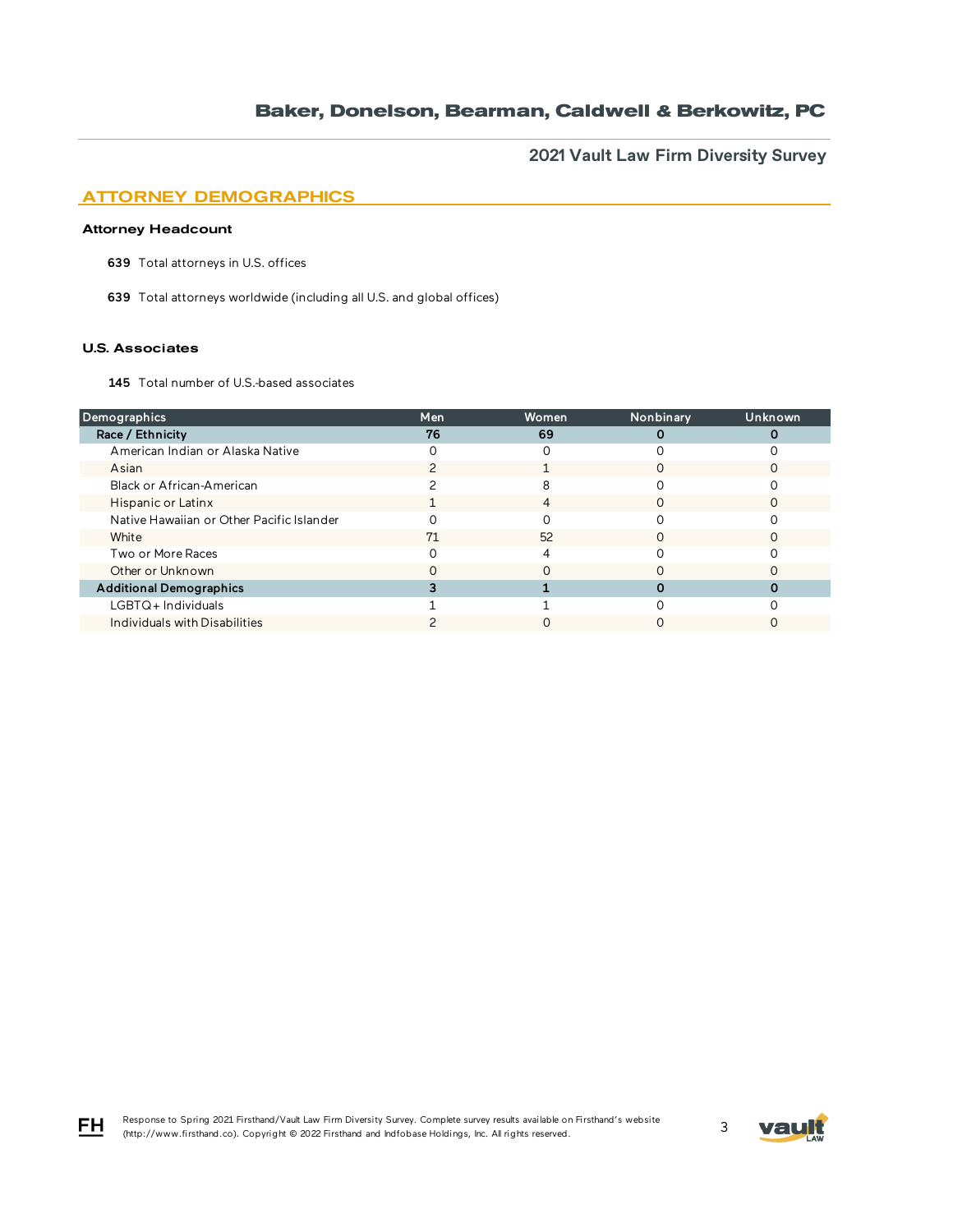**2021 Vault Law Firm Diversity Survey**

## U.S. Equity Partners

195 Total Equity Partners

| Demographics                              | Men | Women | Nonbinary | Unknown |
|-------------------------------------------|-----|-------|-----------|---------|
| Race / Ethnicity                          | 150 | 45    |           |         |
| American Indian or Alaska Native          |     |       |           |         |
| Asian                                     |     |       |           |         |
| Black or African-American                 |     |       |           |         |
| Hispanic or Latinx                        |     |       |           |         |
| Native Hawaiian or Other Pacific Islander |     |       |           |         |
| White                                     | 141 | 44    |           |         |
| Two or More Races                         |     |       |           |         |
| Other or Unknown                          |     |       |           |         |
| <b>Additional Demographics</b>            |     |       |           |         |
| LGBTQ+Individuals                         |     |       |           |         |
| Individuals with Disabilities             |     |       |           |         |

#### U.S. Non-Equity Partners

132 Total Non-Equity Partners

| Demographics                              | <b>Men</b> | Women | Nonbinary | <b>Unknown</b> |
|-------------------------------------------|------------|-------|-----------|----------------|
| Race / Ethnicity                          | 85         | 47    |           |                |
| American Indian or Alaska Native          |            |       |           |                |
| Asian                                     | Ω          |       |           |                |
| Black or African-American                 |            |       |           |                |
| Hispanic or Latinx                        |            |       |           |                |
| Native Hawaiian or Other Pacific Islander |            |       |           |                |
| White                                     | 80         | 42    |           |                |
| Two or More Races                         |            |       |           |                |
| Other or Unknown                          |            |       |           |                |
| <b>Additional Demographics</b>            |            |       |           |                |
| LGBTQ+ Individuals                        |            |       |           |                |
| Individuals with Disabilities             |            |       |           |                |

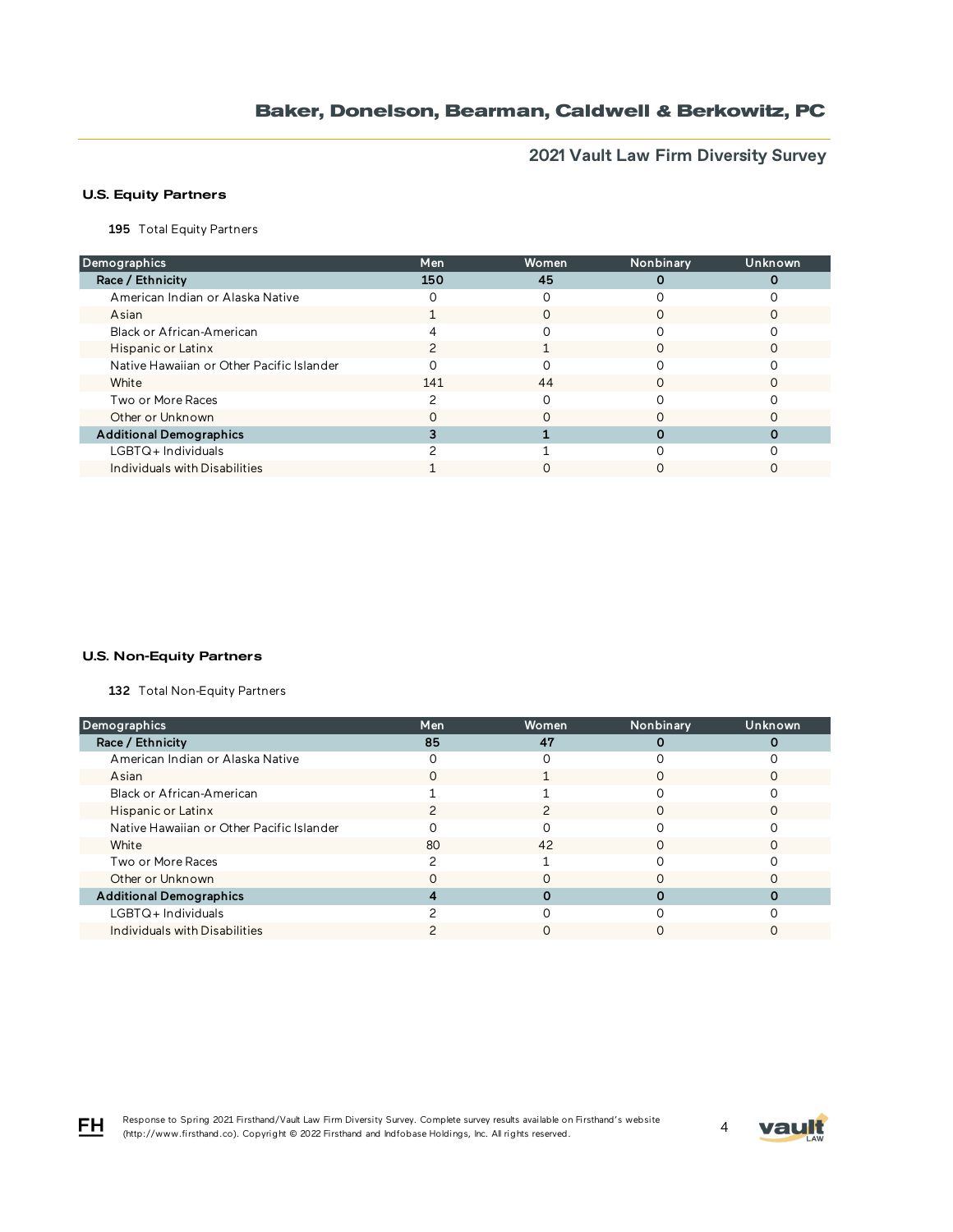**2021 Vault Law Firm Diversity Survey**

## U.S. Counsel / Of Counsel

119 Total Counsel / Of Counsel

| Demographics                              | Men | Women | Nonbinary | Unknown |
|-------------------------------------------|-----|-------|-----------|---------|
| Race / Ethnicity                          | 74  | 45    |           |         |
| American Indian or Alaska Native          |     |       |           |         |
| Asian                                     |     |       |           |         |
| Black or African-American                 |     |       |           |         |
| Hispanic or Latinx                        |     |       |           |         |
| Native Hawaiian or Other Pacific Islander |     |       |           |         |
| White                                     | 68  | 42    |           |         |
| Two or More Races                         |     |       |           |         |
| Other or Unknown                          |     |       |           |         |
| <b>Additional Demographics</b>            |     |       |           |         |
| LGBTQ+Individuals                         |     |       |           |         |
| Individuals with Disabilities             |     |       |           |         |

#### U.S. Non-Partner-Track Attorneys

48 Total Non-Partner-Track Attorneys

| Demographics                              | <b>Men</b> | Women | Nonbinary | Unknown |
|-------------------------------------------|------------|-------|-----------|---------|
| Race / Ethnicity                          | 20         | 28    |           |         |
| American Indian or Alaska Native          |            |       |           |         |
| Asian                                     |            |       |           |         |
| Black or African-American                 |            |       |           |         |
| Hispanic or Latinx                        |            |       |           |         |
| Native Hawaiian or Other Pacific Islander |            |       |           |         |
| White                                     | 18         | 27    | ∩         |         |
| Two or More Races                         |            |       |           |         |
| Other or Unknown                          |            |       |           |         |
| <b>Additional Demographics</b>            |            |       |           |         |
| LGBTQ+Individuals                         |            |       |           |         |
| Individuals with Disabilities             |            |       |           |         |



FH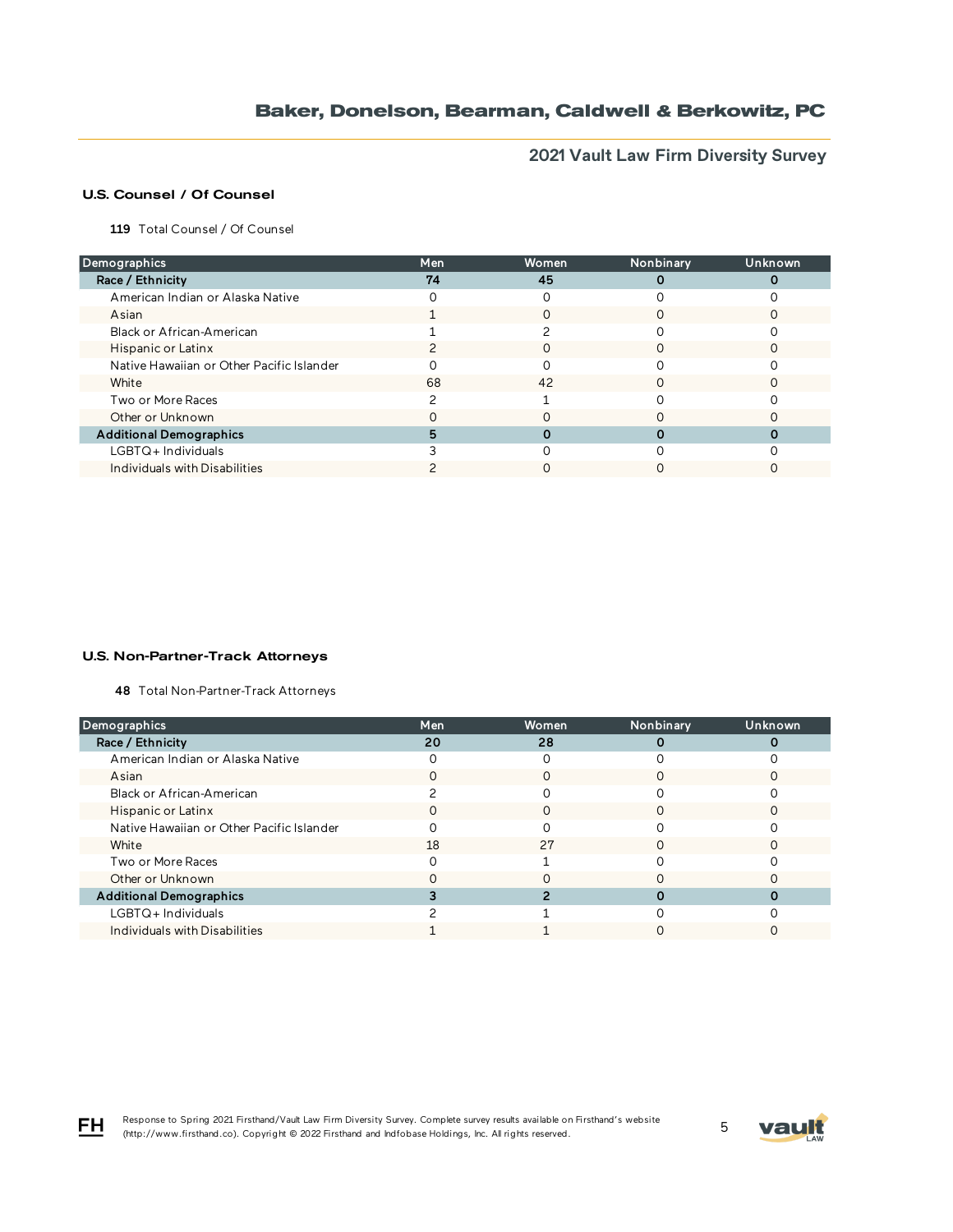**2021 Vault Law Firm Diversity Survey**

## U.S. Law Clerks

36 Total Law Clerks

| Demographics                              | Men | Women | Nonbinary | Unknown |
|-------------------------------------------|-----|-------|-----------|---------|
| Race / Ethnicity                          | 18  | 18    |           |         |
| American Indian or Alaska Native          |     |       |           |         |
| Asian                                     |     |       |           |         |
| Black or African-American                 |     |       |           |         |
| <b>Hispanic or Latinx</b>                 |     |       | O         |         |
| Native Hawaiian or Other Pacific Islander |     |       |           |         |
| White                                     | 13  | 13    |           |         |
| Two or More Races                         |     |       |           |         |
| Other or Unknown                          |     |       |           |         |
| <b>Additional Demographics</b>            |     |       |           |         |
| $LGBTQ+$ Individuals                      |     |       |           |         |
| Individuals with Disabilities             |     |       |           |         |

#### U.S. Office Managing Partners

17 Total U.S. Office Managing Partners

| Demographics                              | <b>Men</b> | Women | Nonbinary | Unknown |
|-------------------------------------------|------------|-------|-----------|---------|
| Race / Ethnicity                          | 13         |       |           |         |
| American Indian or Alaska Native          |            |       |           |         |
| Asian                                     |            |       |           |         |
| Black or African-American                 |            |       |           |         |
| Hispanic or Latinx                        |            |       |           |         |
| Native Hawaiian or Other Pacific Islander |            |       |           |         |
| White                                     | 13         | 4     | ∩         |         |
| Two or More Races                         |            |       |           |         |
| Other or Unknown                          |            |       |           |         |
| <b>Additional Demographics</b>            |            |       |           |         |
| LGBTQ+Individuals                         |            |       |           |         |
| Individuals with Disabilities             |            |       |           |         |

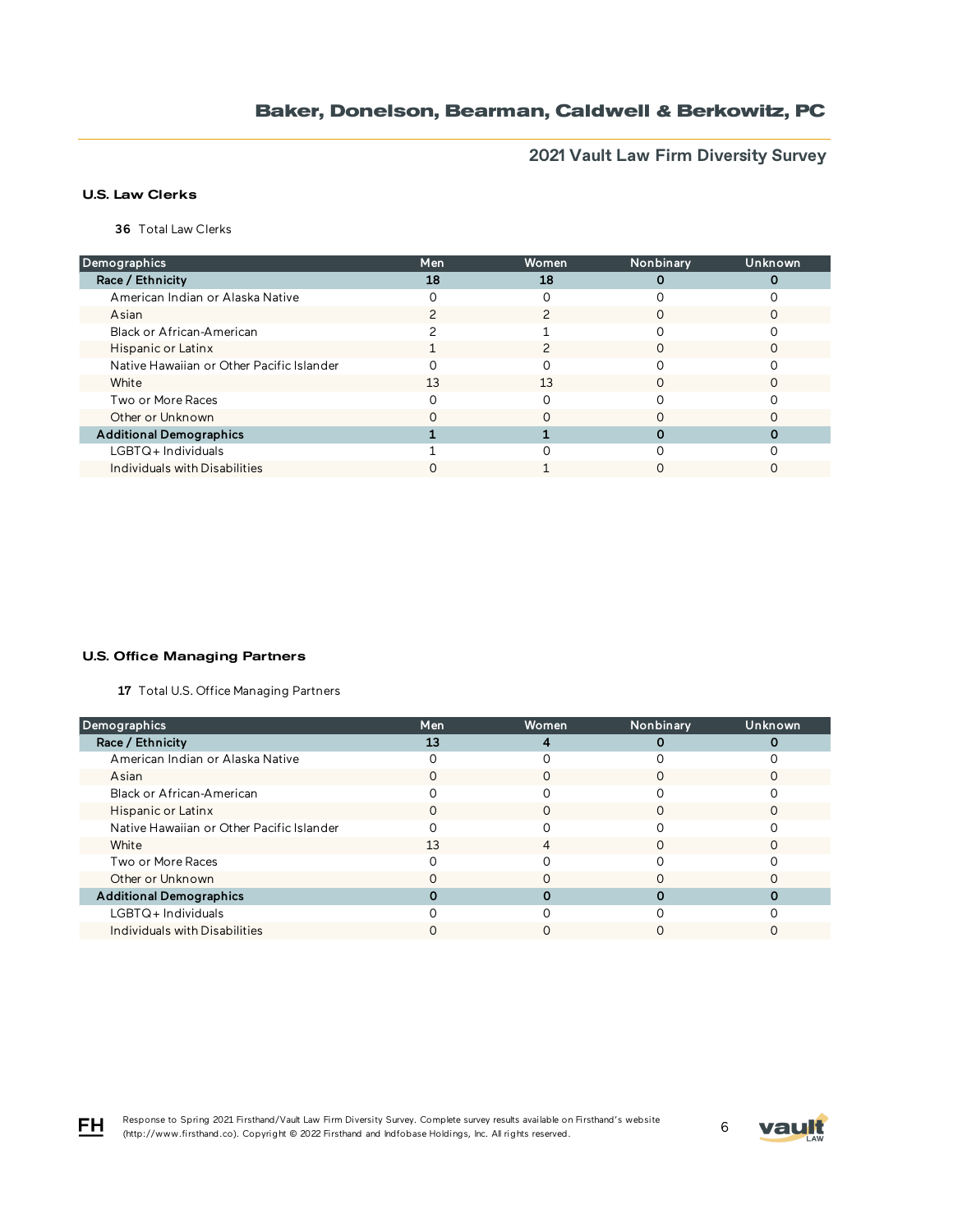**2021 Vault Law Firm Diversity Survey**

#### U.S. Hiring Committee

13 Total U.S. Hiring Committee Attorneys

| $\frac{1}{2}$ retained. The interest commute extremely state |     |       |           |                |
|--------------------------------------------------------------|-----|-------|-----------|----------------|
| <b>Demographics</b>                                          | Men | Women | Nonbinary | <b>Unknown</b> |
| Race / Ethnicity                                             |     |       |           |                |
| American Indian or Alaska Native                             |     |       |           |                |
| Asian                                                        |     |       |           |                |
| Black or African-American                                    |     |       |           |                |
| Hispanic or Latinx                                           | O   |       |           |                |
| Native Hawaiian or Other Pacific Islander                    |     |       |           |                |
| White                                                        | 11  |       |           |                |
| Two or More Races                                            |     |       |           |                |
| Other or Unknown                                             |     |       |           |                |
| <b>Additional Demographics</b>                               |     |       |           |                |
| $LGBTQ+$ Individuals                                         |     |       |           |                |
| Individuals with Disabilities                                |     |       |           |                |

## FORMAL PROCESSES AND GOALS

#### **Metrics**

Does the firm provide a formal means for attorneys to voluntarily disclose any of the following?

- Yes Racial/ethnic identity
- No Gender identity and gender expression
- Yes Sexual orientation
- Yes Disability

#### **Measurement**

Has the firm set formal, measurable targets for increasing diversity in recruitment, retention, promotion, and/or leadership? Yes If yes, describe the firm's targets:

*Launched in April 2020, our D&I Compact* 

*(https://www.bakerdonelson.com/webfiles/Publications/Diversity\_Inclusion\_Compact.pdf) sets the course for us to become an industry leader in D&I by December 31, 2025 by executing on four primary tenets:*

*1.Business Generation. Launching a signature program designed to support diverse attorneys that is structured around business generation training and execution*

*2.Recruitment. Implementing a robust D&I attorney recruitment plan and committing to build a meaningful pipeline of minority and female attorneys through our recruitment and retention efforts*

3. Sponsorship. Offering robust support of diverse lawyers' progress and pathway success through formal *sponsorship by Firm leaders and owners*

*4.Benchmarks and Accountability. Tracking and reporting progress towards specific D&I benchmarks and correlating each leader's compensation directly to their diverse lawyers' progress*

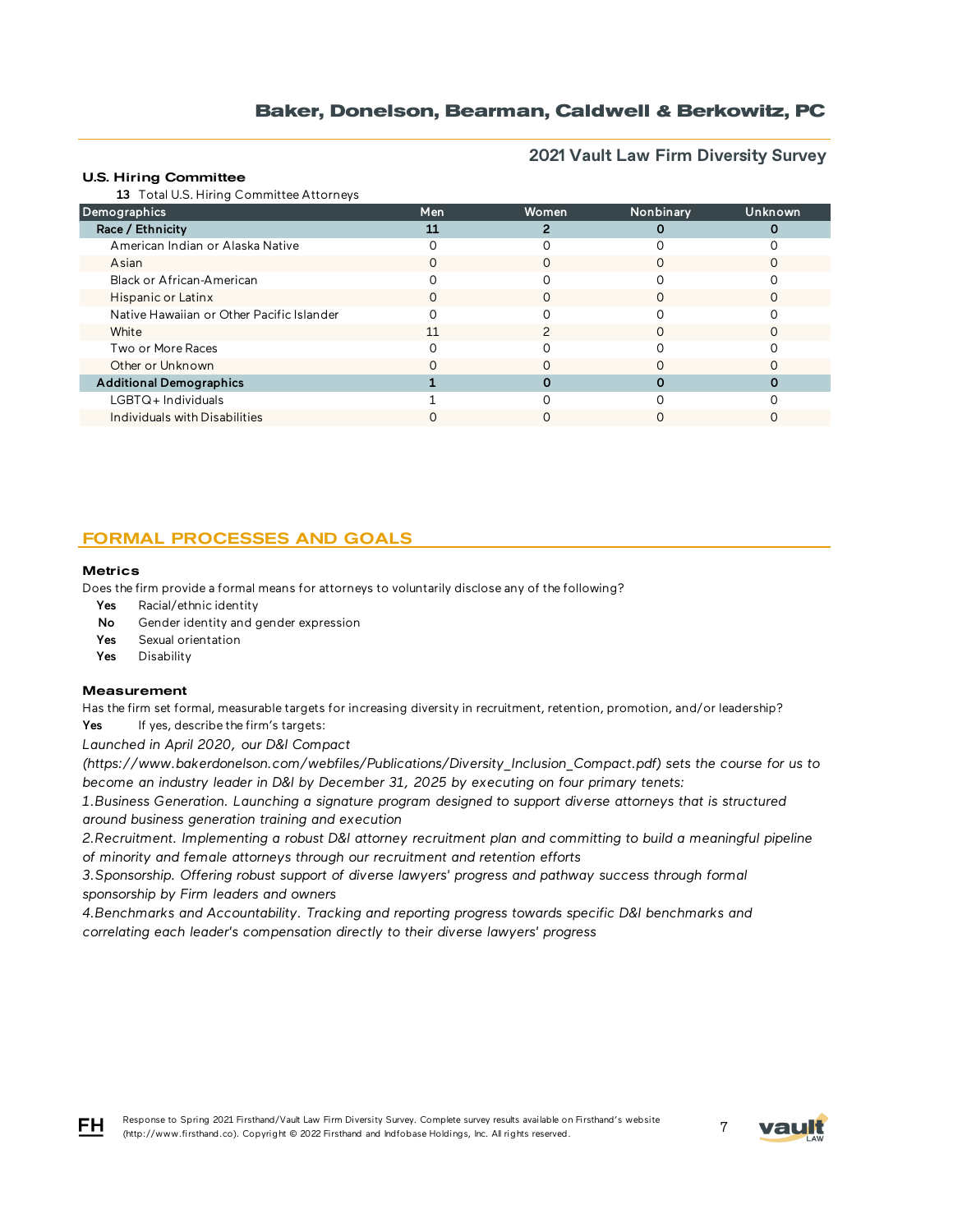## **2021 Vault Law Firm Diversity Survey**

### Accountability

Has the firm set formal, measurable targets for increasing diversity in recruitment, retention, promotion, and/or leadership? Yes

If yes, explain how the firm holds partners accountable for DEI achievements?

The Firm has implemented clear measurement and tracking tools. All Firm leaders - including the board of *directors, compensation committee, practice group leaders, department chairs and office managing shareholders – will be held accountable, and their compensation will be dependent on their achievements. Effective FY22, each*  leader's individual progress towards their diversity goals will be part of the overall consideration when determining *how much working credit they will receive as compensation for their leadership role. The leader's Diversity Scorecard and annual 360 reviews will be used in this evaluation. Exceptional progress toward, or achievement of, diversity goals could make the leader eligible for an additional percentage of working credit.*



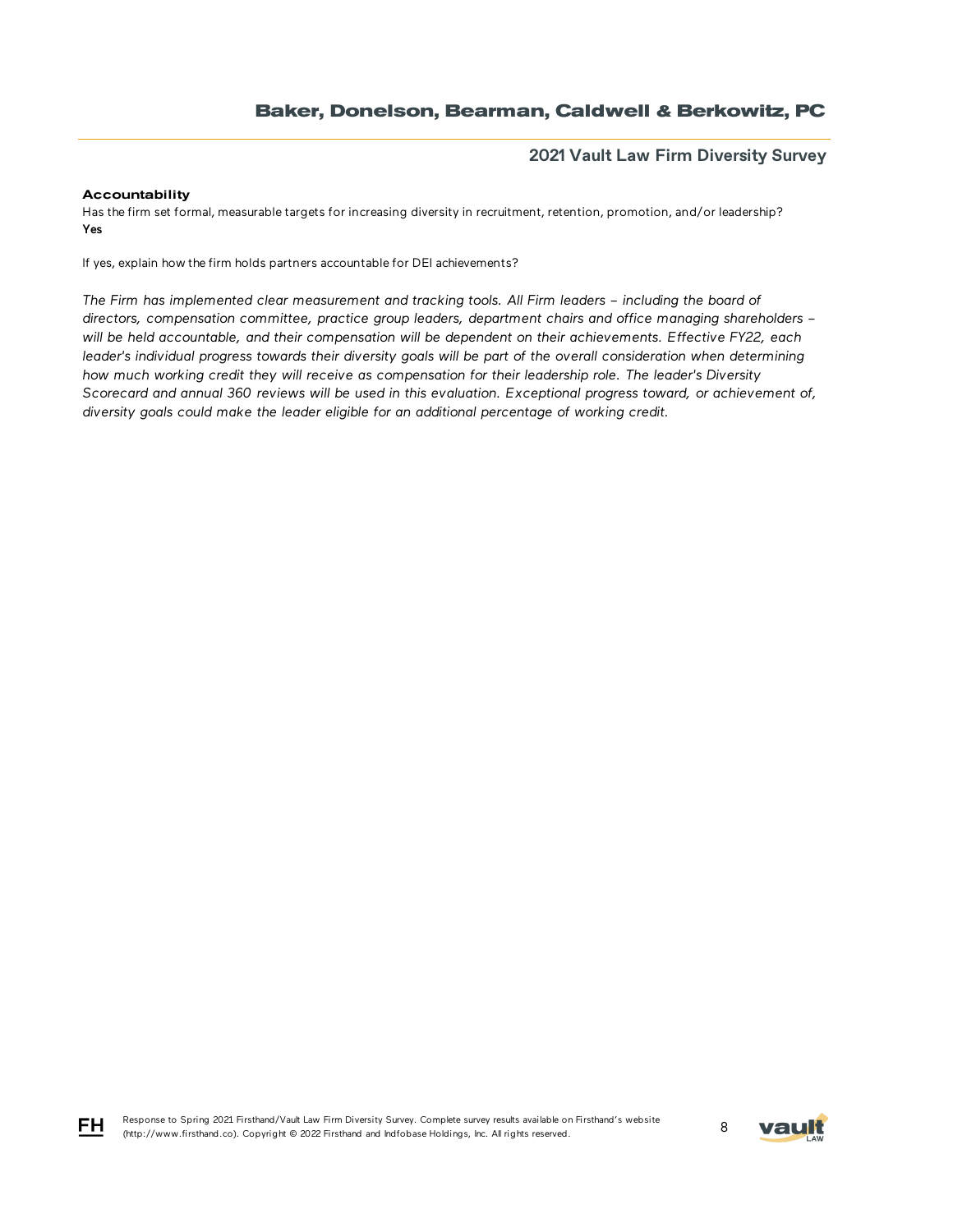## **2021 Vault Law Firm Diversity Survey**

### DEI Training

Which of the following steps has the firm undertaken to bolster diversity, equity, and inclusion awareness among attorneys and staff

- Yes Provides annual DEI training that addresses implicit bias for all attorneys
- Yes Provides annual DEI training that addresses implicit bias for all attorneys and staff
- Yes Provides DEI training specifically for firm leadership/managers/department chairs
- Yes Includes DEI training in on-boarding process for new associates and/or summer associates
- Yes Retained a DEI consultant to conduct a

If applicable, descibe any other initiatives taken:



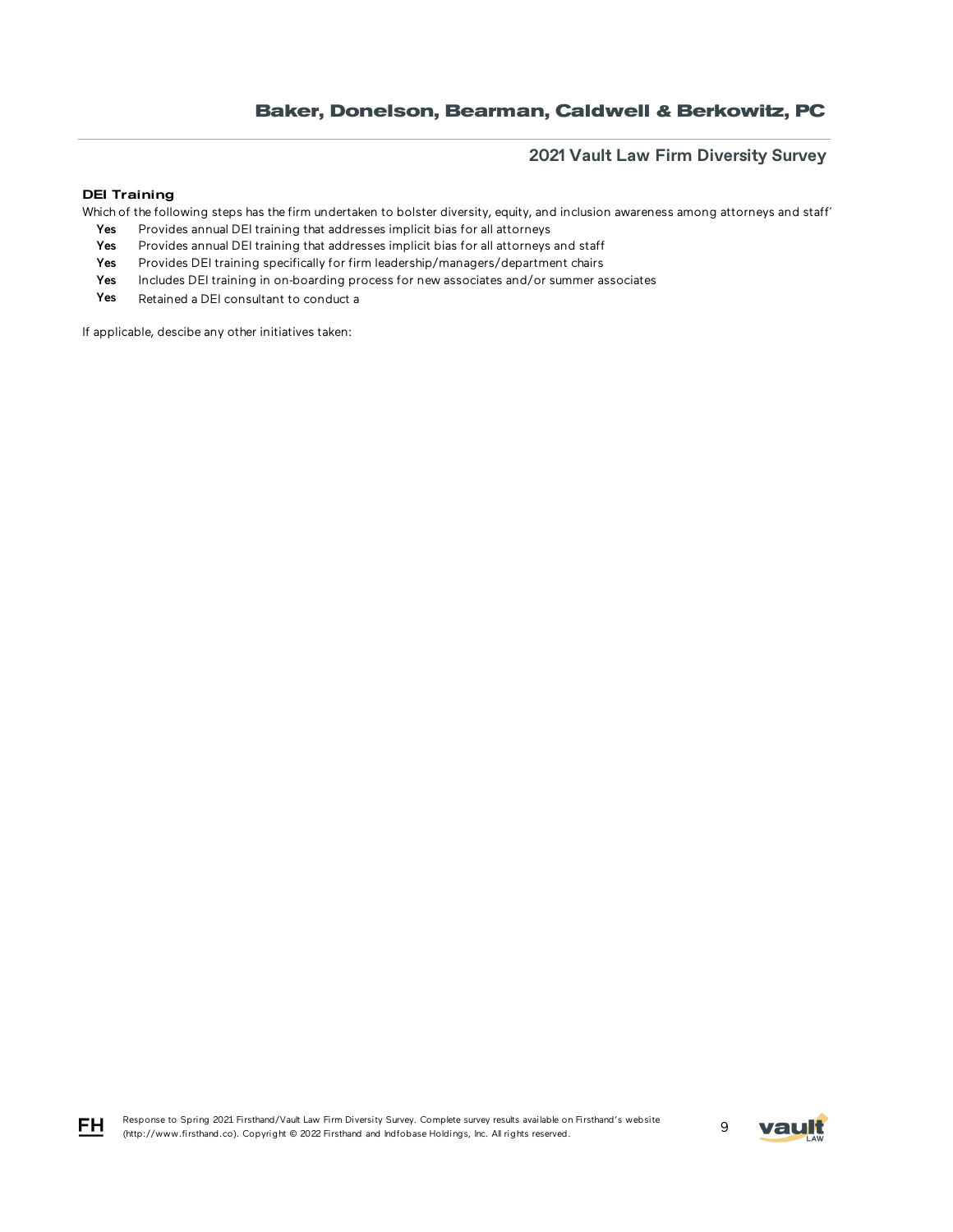### **2021 Vault Law Firm Diversity Survey**

## RECRUITMENT AND HIRING

#### **HBCUs**

Does the firm recruit at law schools of Historically Black Colleges and Universities (HBCUs)? Yes

If yes, which HBCUs does the firm hire from?

*Baker Donelson will recruit either on campus or through a resume drop solicitation process at Howard, Texas Southern, North Carolina Central, Florida A&M, Southern and the University of District of Columbia.*

#### Law Schools

Does the firm recruit at any other law schools specifically for diversity purposes, such as institutions with significant populations of students of color? (Note that we are looking for intentional recruiting efforts to broaden the pool of applicants and extend more opportunities to diverse students.)

#### Yes

If yes, which law schools does the firm recruit at specifically for diversity purposes?

*Baker Donelson recruits on campus or through a resume drop solicitation process at schools within our footprint with a significant population of students of color in the following markets: Texas, South Florida, Atlanta, DC/Baltimore, Mississippi and Memphis.*



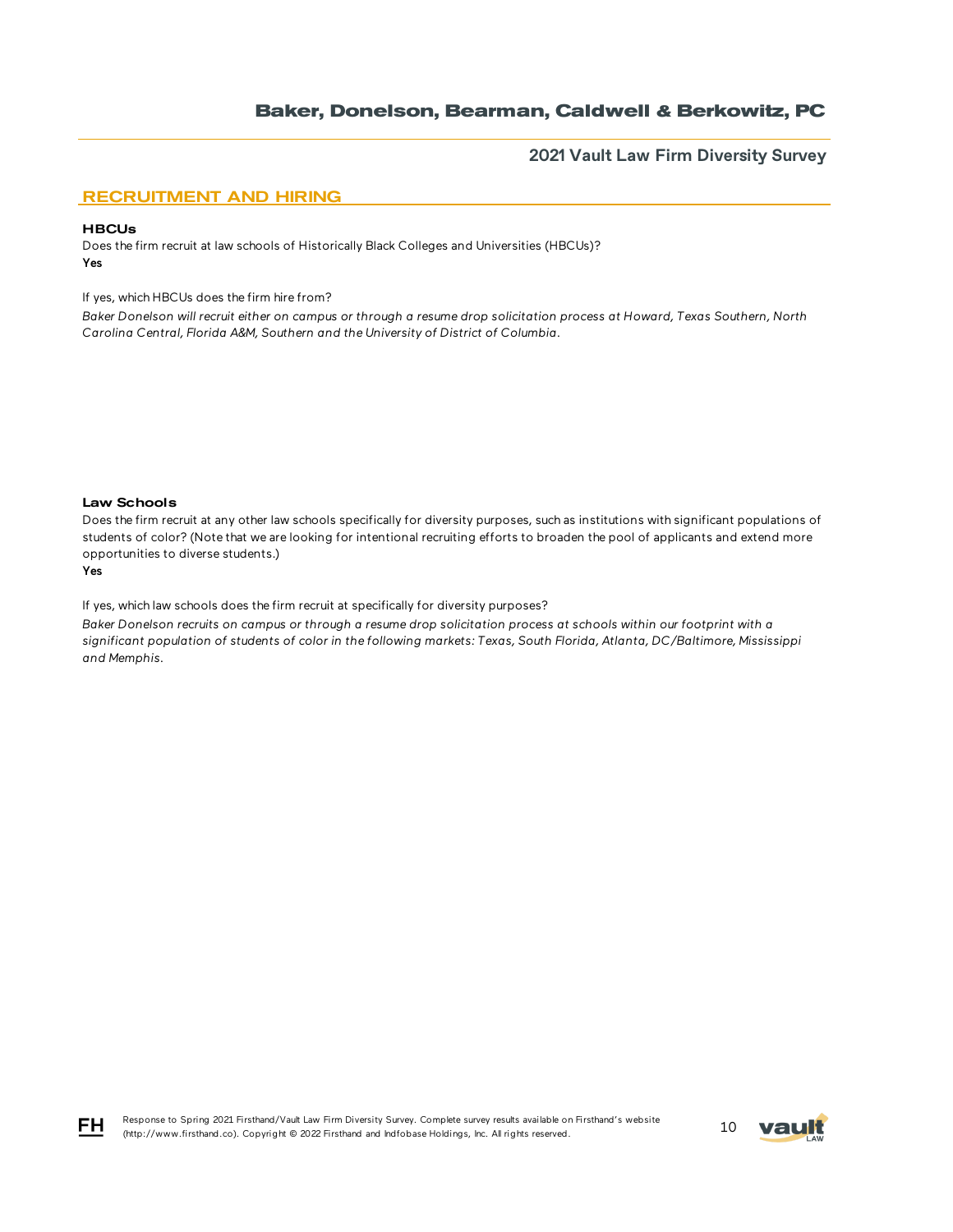**2021 Vault Law Firm Diversity Survey**

### **Scholarships**

Does the firm offer scholarships, internships, or fellowships to diverse law students? Yes If yes, provide the following:

| Description, opportunities available, and link                                                                                                                                                                                                                                                                                                                                                                                                                                                  | Number awarded in 2020 |
|-------------------------------------------------------------------------------------------------------------------------------------------------------------------------------------------------------------------------------------------------------------------------------------------------------------------------------------------------------------------------------------------------------------------------------------------------------------------------------------------------|------------------------|
| Scholarships                                                                                                                                                                                                                                                                                                                                                                                                                                                                                    |                        |
| The Baker Donelson Diversity Scholarship Program was established in 2008. Each<br>year, the Firm awards 3 scholarships to diverse law school students who have<br>completed their first year of law school. We award each recipient a salaried 2L<br>summer associate position in one of the Firm's offices and, after the completion of<br>the summer associate program, a \$10,000 scholarship to defray the cost of 3L<br>tuition. Link: https://www.bakerdonelson.com/diversity-scholarship |                        |
|                                                                                                                                                                                                                                                                                                                                                                                                                                                                                                 |                        |

#### Internships

*1L LCLD Scholar Program - Baker Donelson has been a member of the Leadership Counsel on Legal Diversity since its inception in 2009 and is deeply committed to advancing diversity in the legal profession. We award three (3) LCLD Scholar positions to diverse 1L law students each summer. Recipients are awarded a salaried 1L Summer Associate position in one of our office locations. The Baker Donelson Chattanooga office participates in the Chattanooga Legal Diversity Consortium (CLDC) and hosts a 1L diverse law student each summer by providing one salaried 1L summer associate position. Link: 1L LCLD Scholar Program https://www.lcldnet.org/programs/1l-scholars/*

*5 LCLD 1L Scholars; 1 CLDC Intern Position*

Fellowships

 *Link:* 



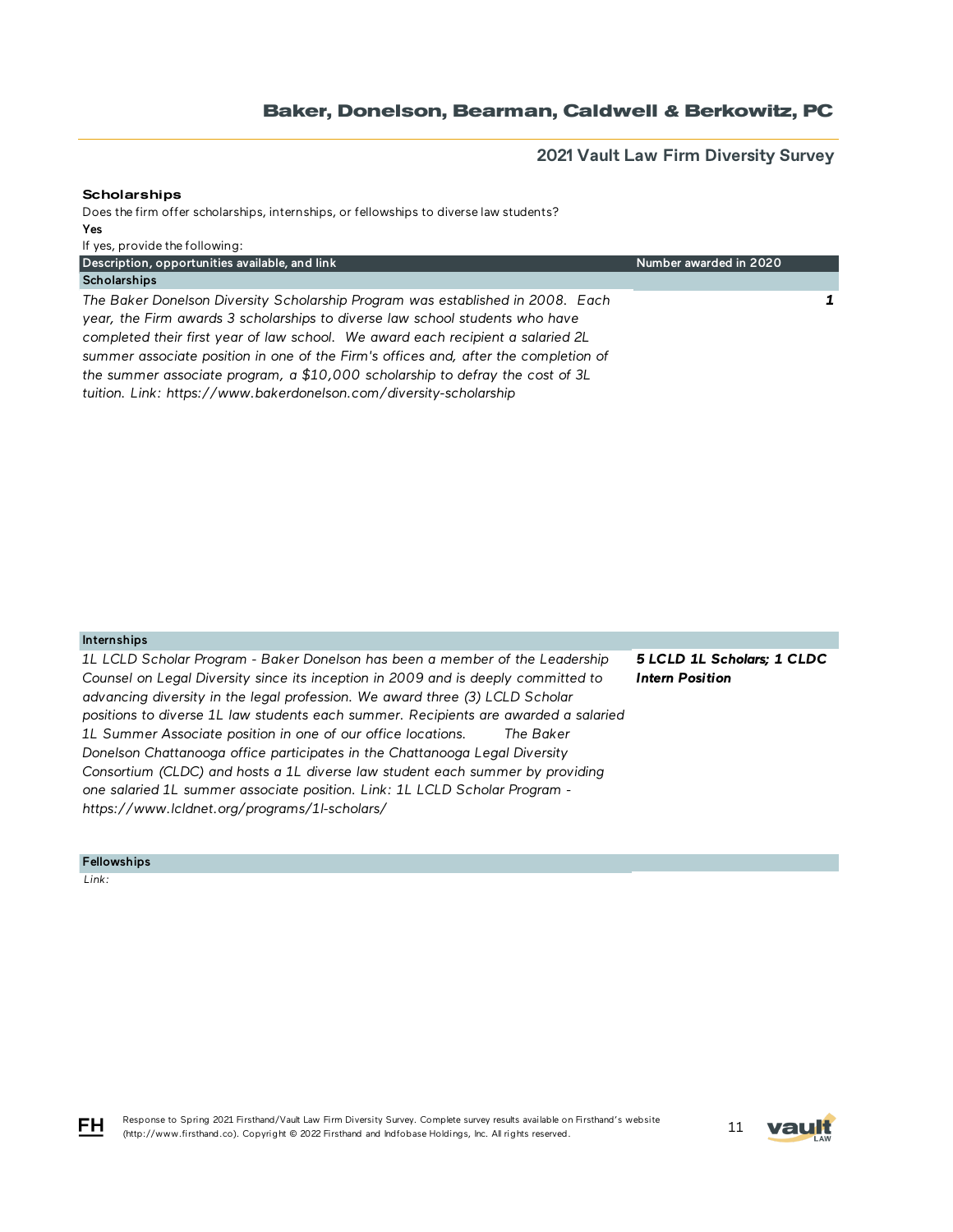**2021 Vault Law Firm Diversity Survey**

#### Career Fairs

Does the firm participate in legal diversity career fairs? Yes

If yes, list the diversity career fairs in which the firm participates *Southeastern Minority Job Fair Lavender Law Career Fair Damali Booker Minority Job Fair*

### Combating Implicit Bias

What steps has the firm taken to combat implicit bias in recruiting (e.g., interview training, behavioral interview questions, blind resume review, etc.)?

*The firm modified the evaluation forms to align with the qualities that are sought of Baker Donelson attorneys. Sample interview questions were then developed to help guide interviewers to measure and evaluate those skill sets. The recruiting committee members also are required to participate in annual candidate interviewing and evaluation training. Additionally, the firm conducts implicit bias training that is mandatory for each employee. One exercise in this training provides an example of implicit biases in reviewing resumes.*



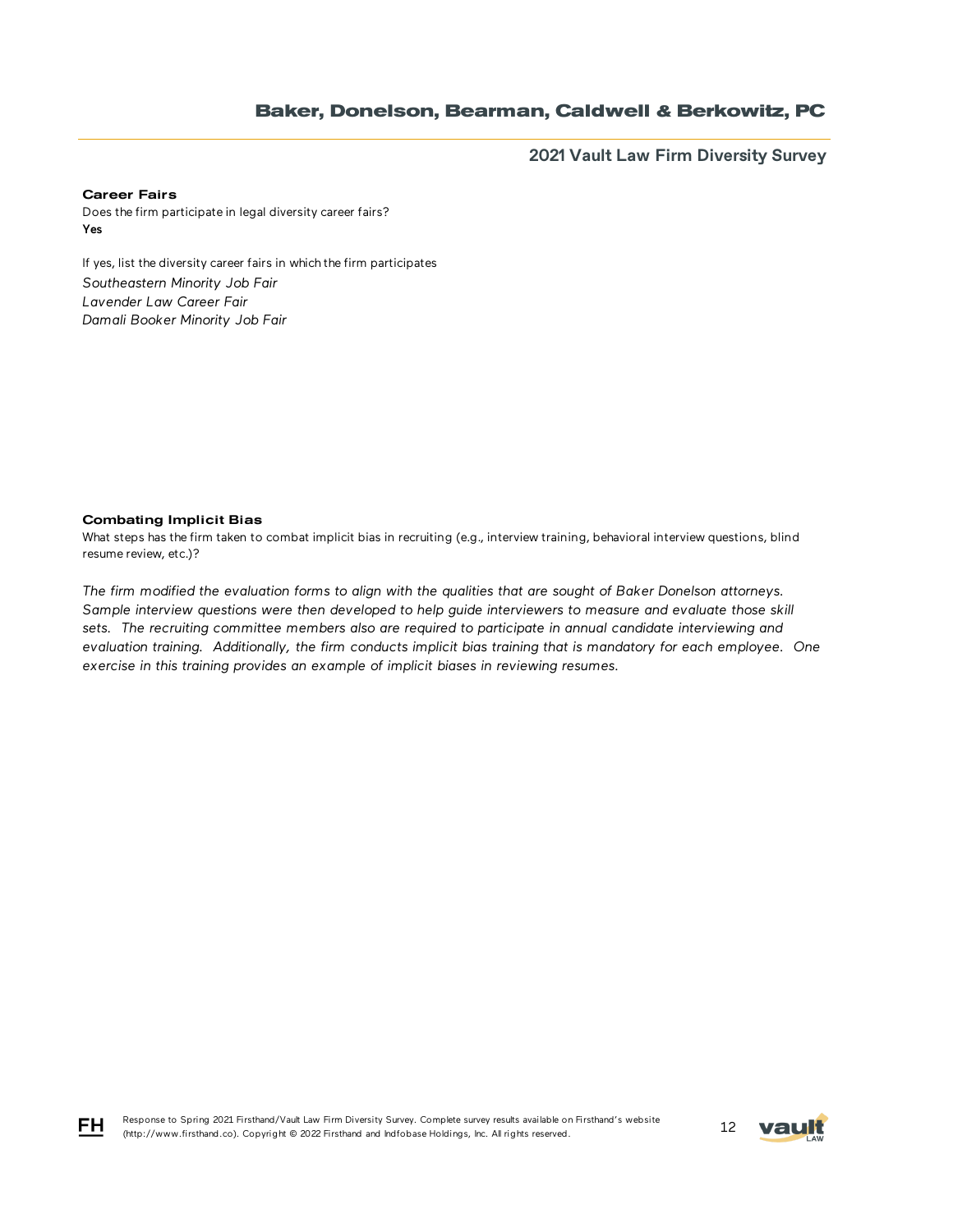### **2021 Vault Law Firm Diversity Survey**

### Summer Associates

In what ways does the firm support diverse summer associates (e.g., mentoring, training, events, etc.)?

*In order to enable the diverse summer associates to become successful at the Firm and for the Firm to be able to successfully recruit the summer associate to a position as an associate, the Firm provides an additional mentor to all of the firm-wide diverse summer associates. They contribute to the development and implementation of each diverse summer associate and serve as a liaison to the Chief Diversity & Inclusion Officer and D&I Manager with regards to the SA's progress during the program and is involved in the associate offer process. The diverse summer associates also receive various professional development opportunities and exposure to resources and opportunities that would be available to them as a diverse associate.* 





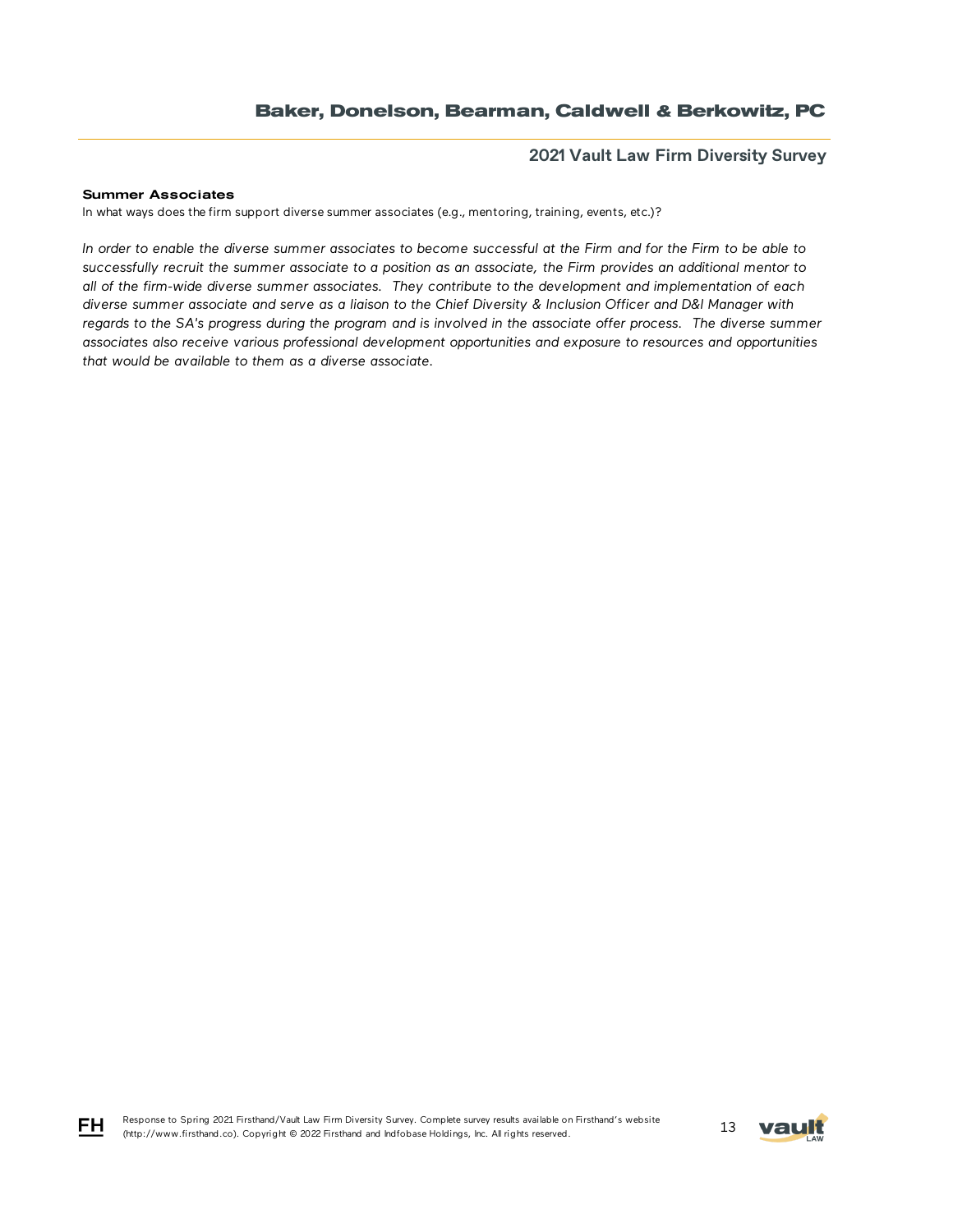**2021 Vault Law Firm Diversity Survey**

## 1L Summer Associates

Does the firm hire 1L summer associates? Yes

12 Total 1L summer associates at the firm in 2020

| Men | Women | Nonbinary | Unknown |
|-----|-------|-----------|---------|
| 6   | 6     |           |         |
|     |       |           |         |
|     |       |           |         |
|     |       |           |         |
|     |       |           |         |
|     |       |           |         |
|     |       |           |         |
|     |       |           |         |
|     |       |           |         |
|     |       |           |         |
|     |       |           |         |
|     |       |           |         |
|     |       |           |         |

### Diversity Program Participants

If applicable, how many of the law students who participated in the firm's 1L summer associate program in 2020 were hired through the firm's diversity scholarship/internship/fellowship program?

*5*





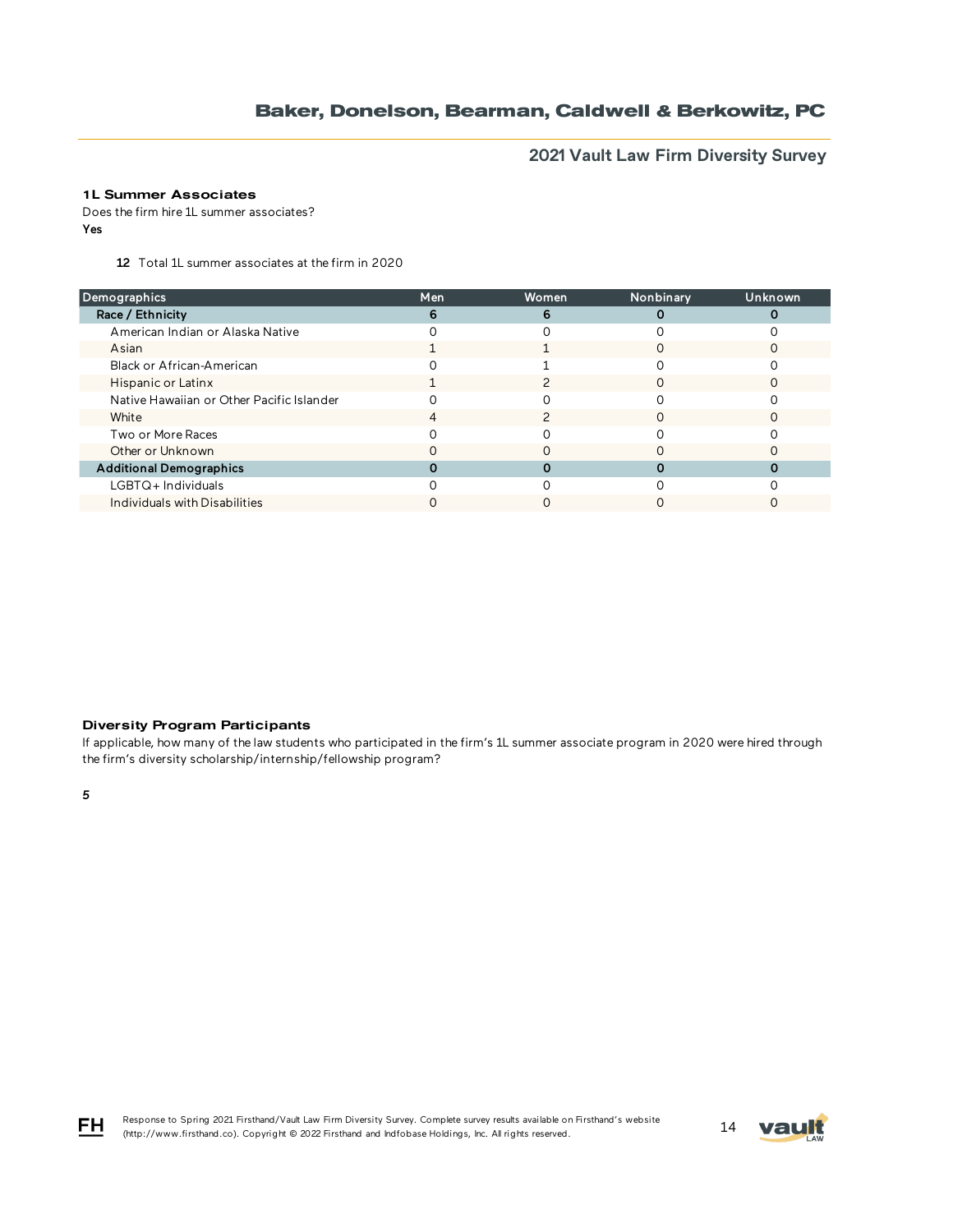# **2021 Vault Law Firm Diversity Survey**

### 2L Summer Associates

Did the firm hold a 2L summer program in 2020? Yes

24 Total 2L Summer Associates at the Firm in 2020

| Demographics                              | Men | <b>Women</b> | Nonbinary | Unknown |
|-------------------------------------------|-----|--------------|-----------|---------|
| Race / Ethnicity                          | 12  | 12           |           |         |
| American Indian or Alaska Native          |     |              |           |         |
| Asian                                     |     |              |           |         |
| Black or African-American                 |     |              |           |         |
| Hispanic or Latinx                        |     |              |           |         |
| Native Hawaiian or Other Pacific Islander |     |              |           |         |
| White                                     | q   | 11           |           |         |
| Two or More Races                         |     |              |           |         |
| Other or Unknown                          |     |              |           |         |
| <b>Additional Demographics</b>            |     |              |           |         |
| LGBTQ+Individuals                         |     |              |           |         |
| Individuals with Disabilities             |     |              |           |         |

### 2L Summer Associates Who Received Offers

15 Total 2L Summer Associates Received Offers

| Demographics                              | Men | <b>Women</b> | Nonbinary | Unknown |
|-------------------------------------------|-----|--------------|-----------|---------|
| Race / Ethnicity                          |     | 6            |           |         |
| American Indian or Alaska Native          |     |              |           |         |
| Asian                                     |     |              |           |         |
| Black or African-American                 |     |              |           |         |
| Hispanic or Latinx                        |     | O            |           |         |
| Native Hawaiian or Other Pacific Islander |     |              |           |         |
| White                                     | h   | 6            |           |         |
| Two or More Races                         |     |              |           |         |
| Other or Unknown                          |     |              |           |         |
| <b>Additional Demographics</b>            |     |              |           |         |
| LGBTQ+Individuals                         |     |              |           |         |
| Individuals with Disabilities             |     |              |           |         |

### 2L Summer Associates Who Accepted Offers

12 Total 2L Summer Associates Received Offers

| Demographics                              | Men | Women | Nonbinary | Unknown |
|-------------------------------------------|-----|-------|-----------|---------|
| Race / Ethnicity                          |     | 5     |           |         |
| American Indian or Alaska Native          |     |       |           |         |
| Asian                                     |     |       |           |         |
| Black or African-American                 |     |       |           |         |
| Hispanic or Latinx                        |     |       |           |         |
| Native Hawaiian or Other Pacific Islander |     |       |           |         |
| White                                     |     | 5     |           |         |
| Two or More Races                         |     |       |           |         |
| Other or Unknown                          |     |       |           |         |
| <b>Additional Demographics</b>            |     |       |           |         |
| $LGBTQ+$ Individuals                      |     |       |           |         |
| Individuals with Disabilities             |     |       |           |         |



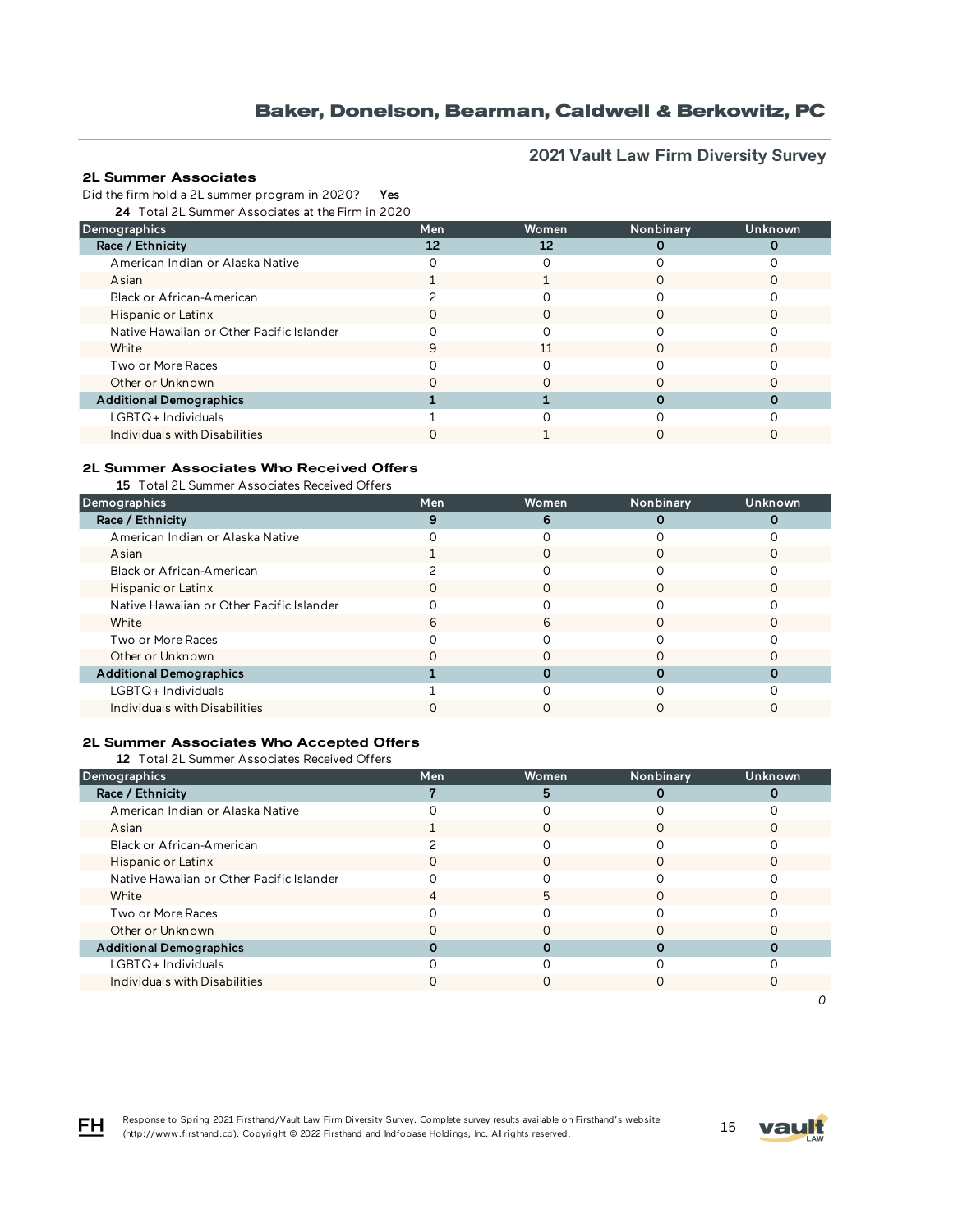## **2021 Vault Law Firm Diversity Survey**

### Diversity Program Participants

How many of the law students who participated in the firm's 2L summer associate program in 2020 were hired through the firm's diversity scholarship/internship/fellowship program?

*1*

#### New Attorneys Hired

28 Total 2L Summer Associates Received Offers

| Demographics                              | Men | Women | Nonbinary | Unknown |
|-------------------------------------------|-----|-------|-----------|---------|
| Race / Ethnicity                          | 14  | 14    |           |         |
| American Indian or Alaska Native          |     |       |           |         |
| Asian                                     |     |       |           |         |
| Black or African-American                 |     |       |           |         |
| Hispanic or Latinx                        |     |       |           |         |
| Native Hawaiian or Other Pacific Islander |     |       |           |         |
| White                                     | 11  | 11    |           |         |
| Two or More Races                         |     |       |           |         |
| Other or Unknown                          |     |       |           |         |
| <b>Additional Demographics</b>            |     |       |           |         |
| $LGBTQ+$ Individuals                      |     |       |           |         |
| Individuals with Disabilities             |     |       |           |         |

#### Mandatory Arbitration

No Does the firm require associates to agree to mandatory arbitration as a condition of employment?

N/A Does the requirement also apply to summer associates?

If yes to mandatory arbitration, elaborate ot mandatory arbitration provisions:





FH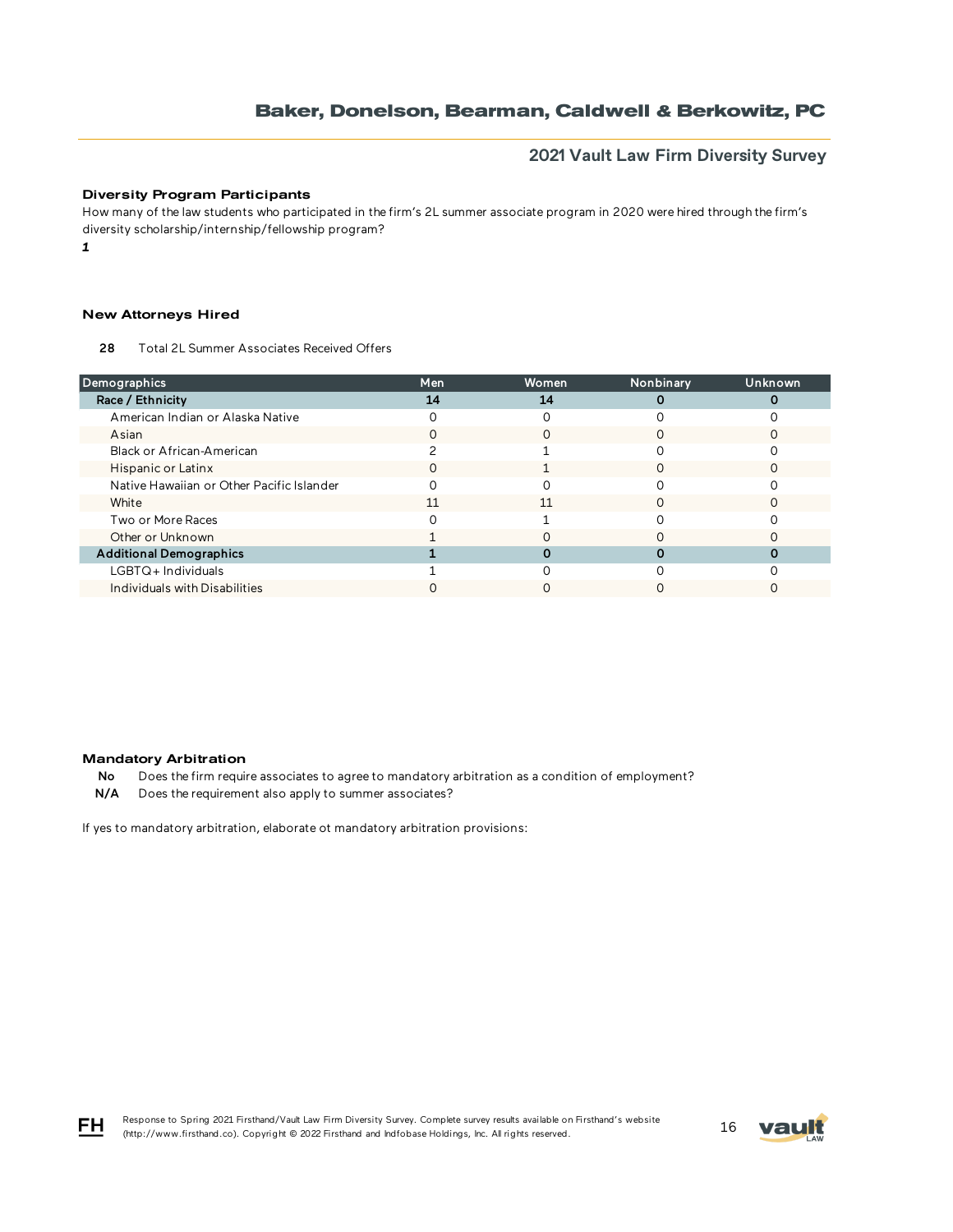**2021 Vault Law Firm Diversity Survey**

## CULTURE AND COMMUNITY

#### Affinity Groups

FH

Does the firm have internal affinity groups or networks? Yes

If yes, list the firm's affinity groups:

*BakerPride is Baker Donelson's large and active employee resource group for LGBTQ attorneys and staff, as well as "straight allies" in the Firm.*

*Baker IDEA (inclusion, diversity and employee awareness) is an affinity group who's mission is to promote equal engagement of all Firm employees by fostering a professional and inclusive workplace that:* 

 *- Values the talents, skills, and individual contributions of attorney and non-attorney roles alike.*

 *- Addresses common ground on issues important to our employee population.*

 *- Nurtures courageous, honest, and difficult conversations amongst our employee population.*

 *- Embraces lifelong education on issues of diversity, equity, and inclusion.*

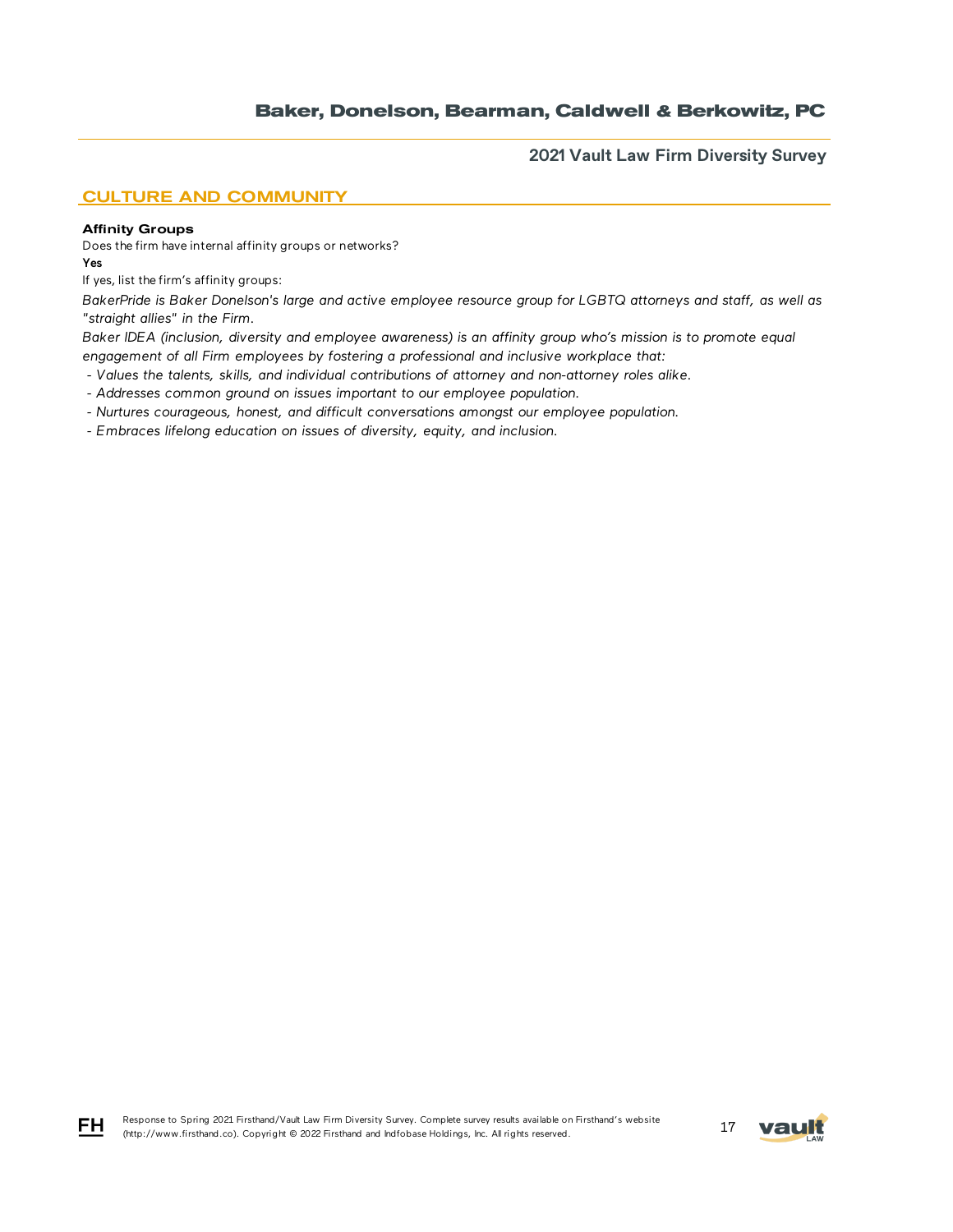**2021 Vault Law Firm Diversity Survey**

### Affinity Groups Cont'd

What kind of support does the firm provide for its affinity groups or networks?

*We have regular meetings and events throughout our offices that help direct the goals of the affinity groups. We also sponsor and support numerous community and industry organizations and events in our footprint and provide a means for our employees to become involved in the Firm's efforts to promote diversity, equity and inclusion inside and outside our Firm.* 



FH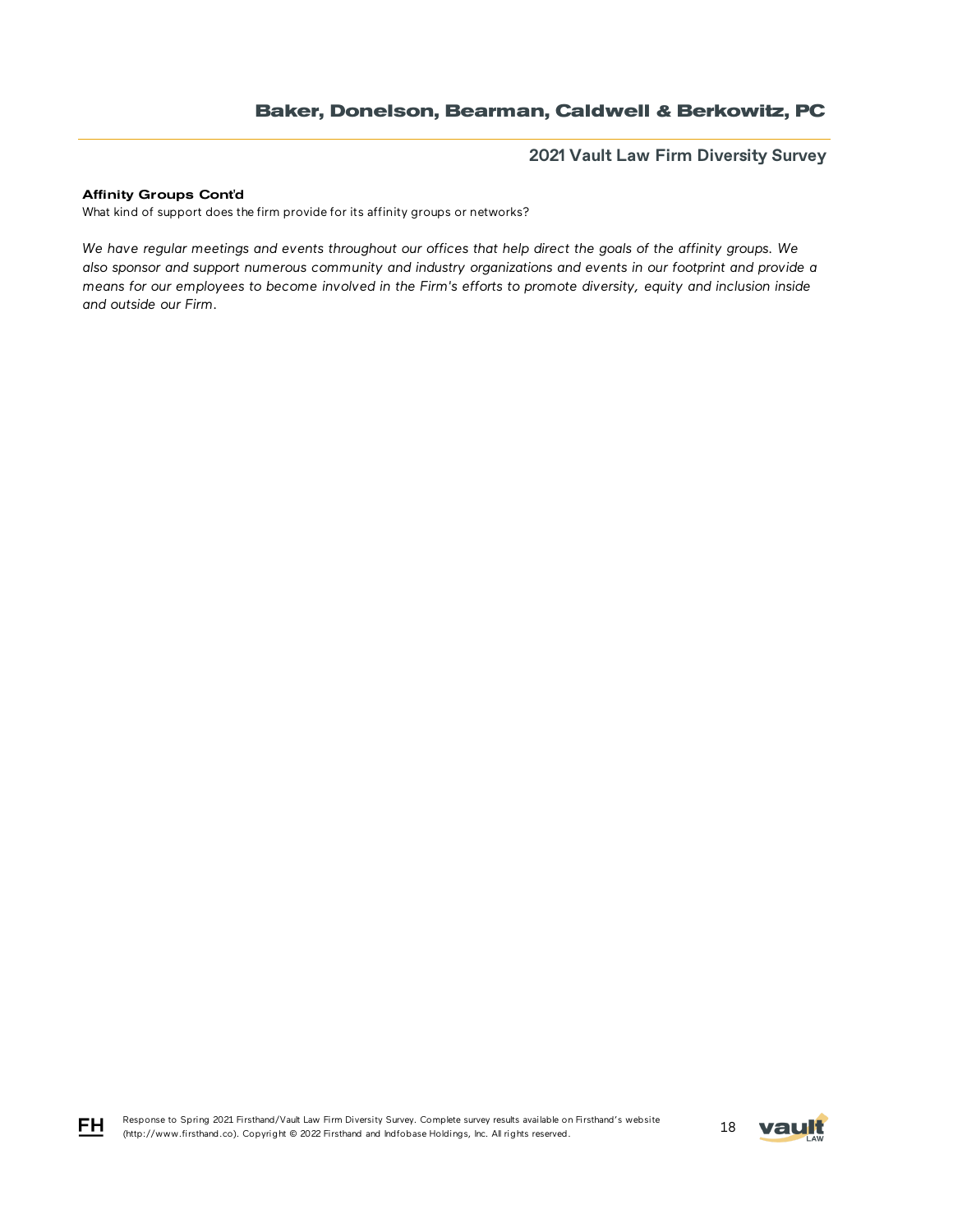**2021 Vault Law Firm Diversity Survey**

### DEI Events

Does the firm host DE&I retreats or conferences? Yes Does firm leadership attend these events? Yes

If applicable, provide more detail on the firms DE&I events:

*Yes. We host in-person bi-annual retreats for our diverse attorneys and diversity committee.*

Response to Spring 2021 Firsthand/Vault Law Firm Diversity Survey. Complete survey results available on Firsthand's website Response to Spring 2021 Firstnand/Vault Law Firm Diversity Survey. Complete survey results available on Firstnand's Website<br>(http://www.firsthand.co). Copyright © 2022 Firsthand and Indfobase Holdings, Inc. All rights rese



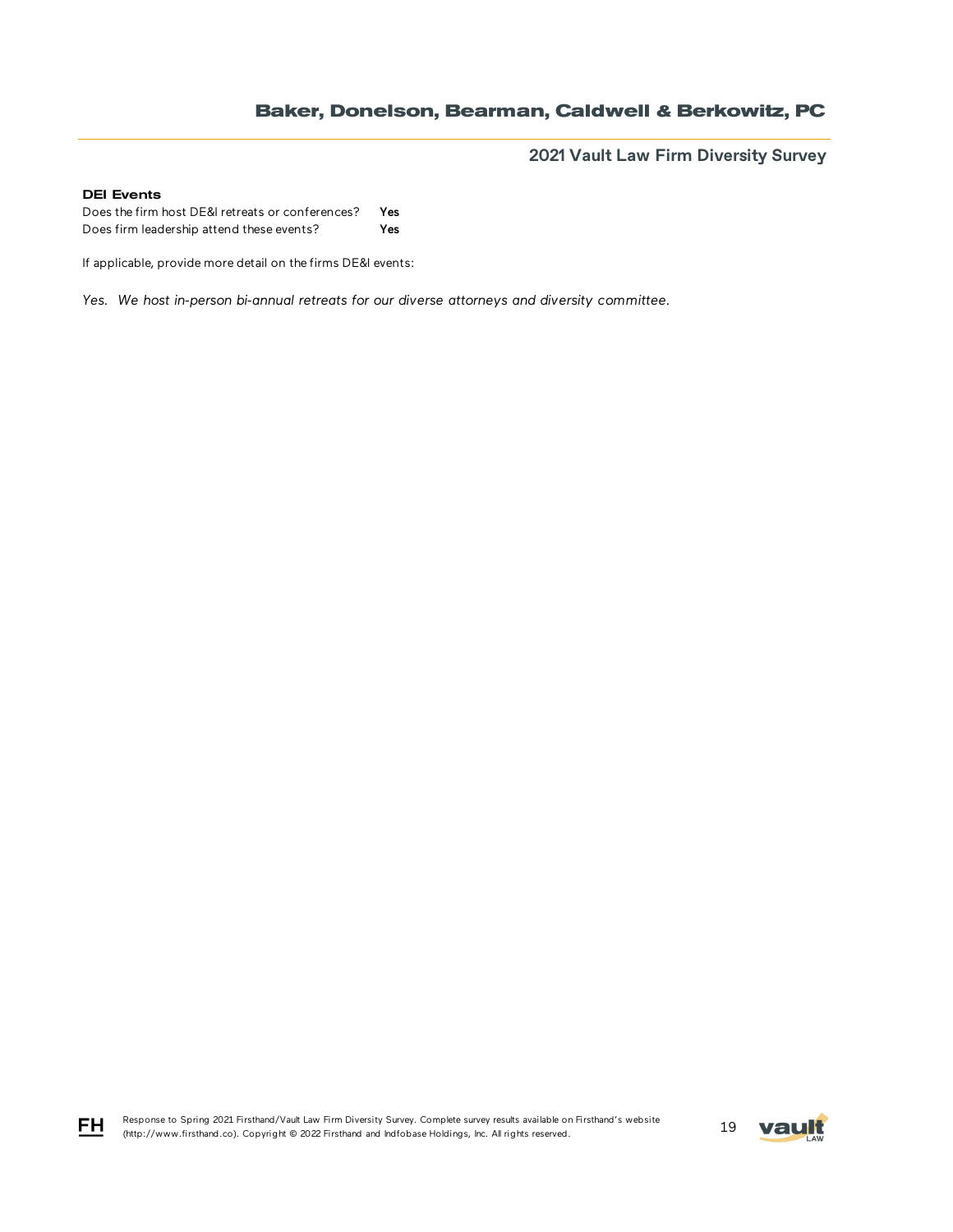# **2021 Vault Law Firm Diversity Survey**

### Reverse Mentoring

No Does the firm offer reverse mentoring, pairing senior attorneys with junior attorneys to help bridge generational or cultural gaps, share perspectives and skills, and foster a more inclusive culture?

If applicable, elaborate on the firm's reverse mentoring program:

Response to Spring 2021 Firsthand/Vault Law Firm Diversity Survey. Complete survey results available on Firsthand's website Response to Spring 2021 Firstnand/vault Law Firm Diversity Survey. Complete survey results available on Firstnand's website<br>(http://www.firsthand.co). Copyright © 2022 Firsthand and Indfobase Holdings, Inc. All rights rese



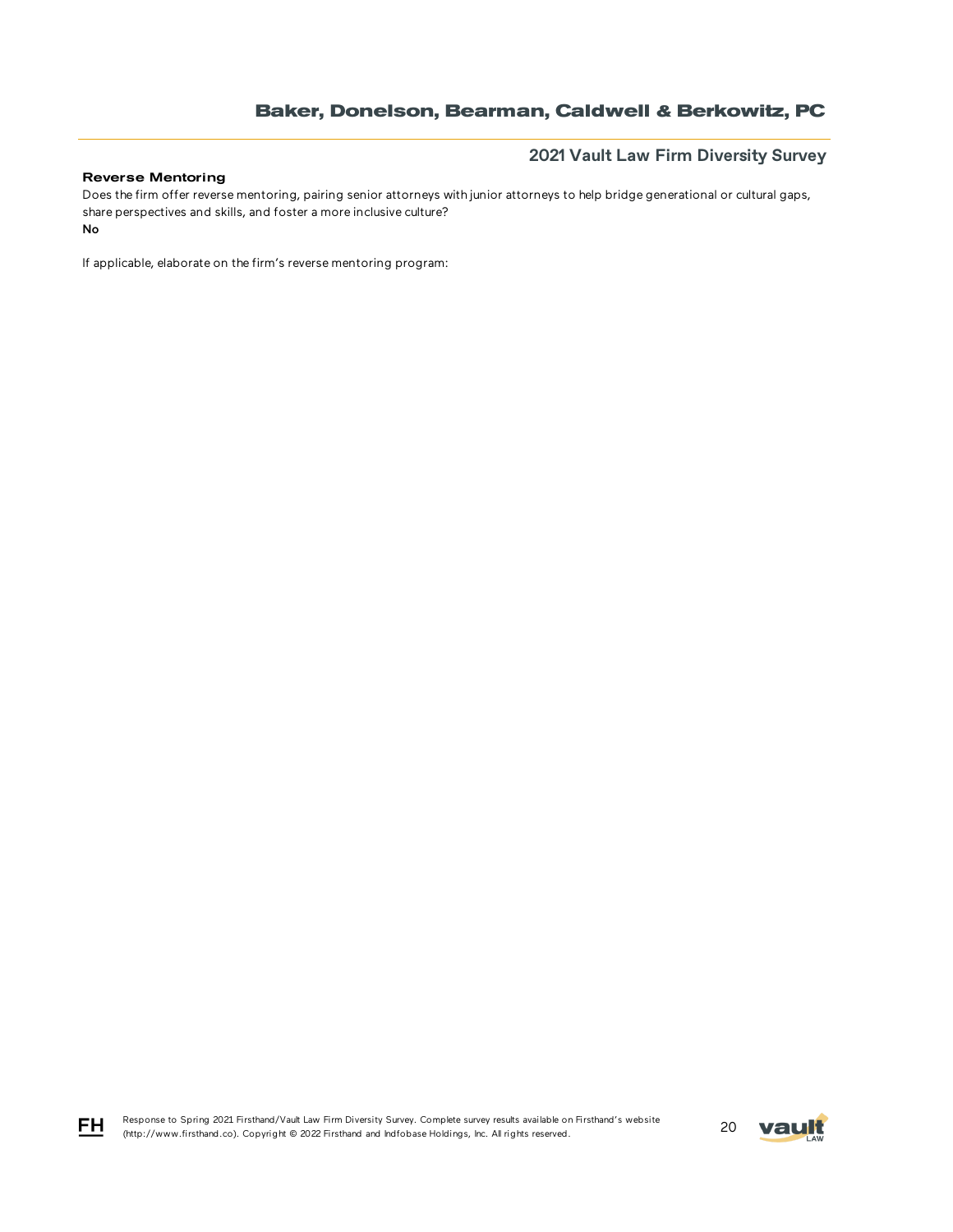## **2021 Vault Law Firm Diversity Survey**

### Associate Committee

FH

Does the firm have an associate committee that consults with the partnership? Yes

If applicable, describe how the associate committee engages with the partnership:

*The associate advisory board has a chair that serves as a liaison to the Board and other Firm management, as well as the equity shareholders.* 

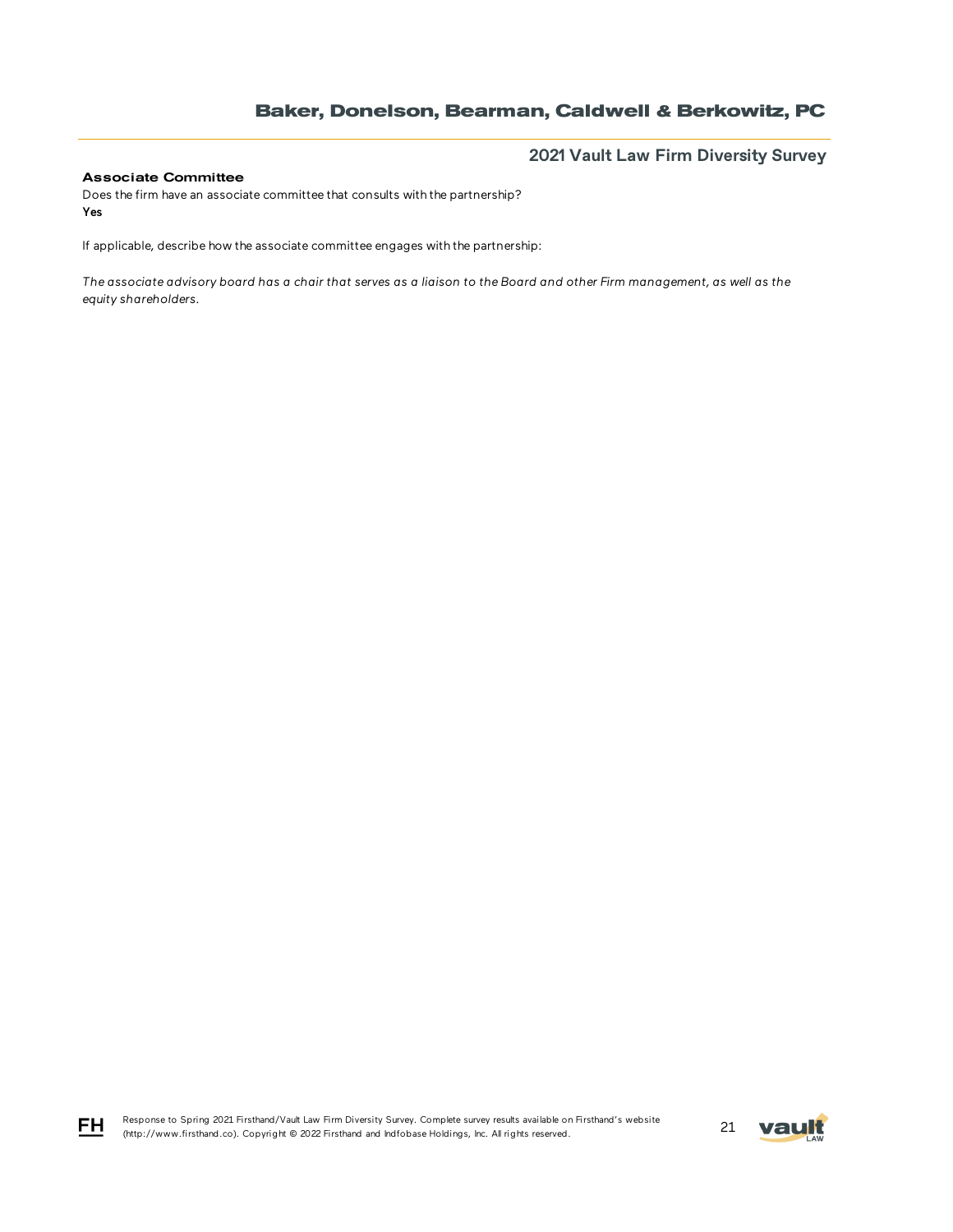**2021 Vault Law Firm Diversity Survey**

#### Combating Structural Racism

Is the firm a member of the Law Firm Antiracism Alliance (LFAA)? Yes

#### Cultural Awareness

How does the firm commemorate important dates honoring diversity?

*Through Baker Donelson's Diversity Speaker Series, we routinely host events and opportunities to help bridge the gap of cultural awareness and break down barriers by celebrating various heritage months and other important dates. In addition to inviting speakers and putting together programming opportunities, we put together a solidarity action plan with concrete steps to help attorneys and staff serve as allies by leading with voices of love, support and justice for and with our black colleagues and community. As part of Baker Donelson's solidarity with our Black colleagues, clients and communities, and our continued commitment to work tirelessly to effect change in our communities and our world, we will commemorate Juneteenth each year as a day of service, engagement and education. The Firm's offices are closed on Martin Luther King, Jr. Day and Juneteenth, and employees are encouraged to spend the day on concrete actions or education.*





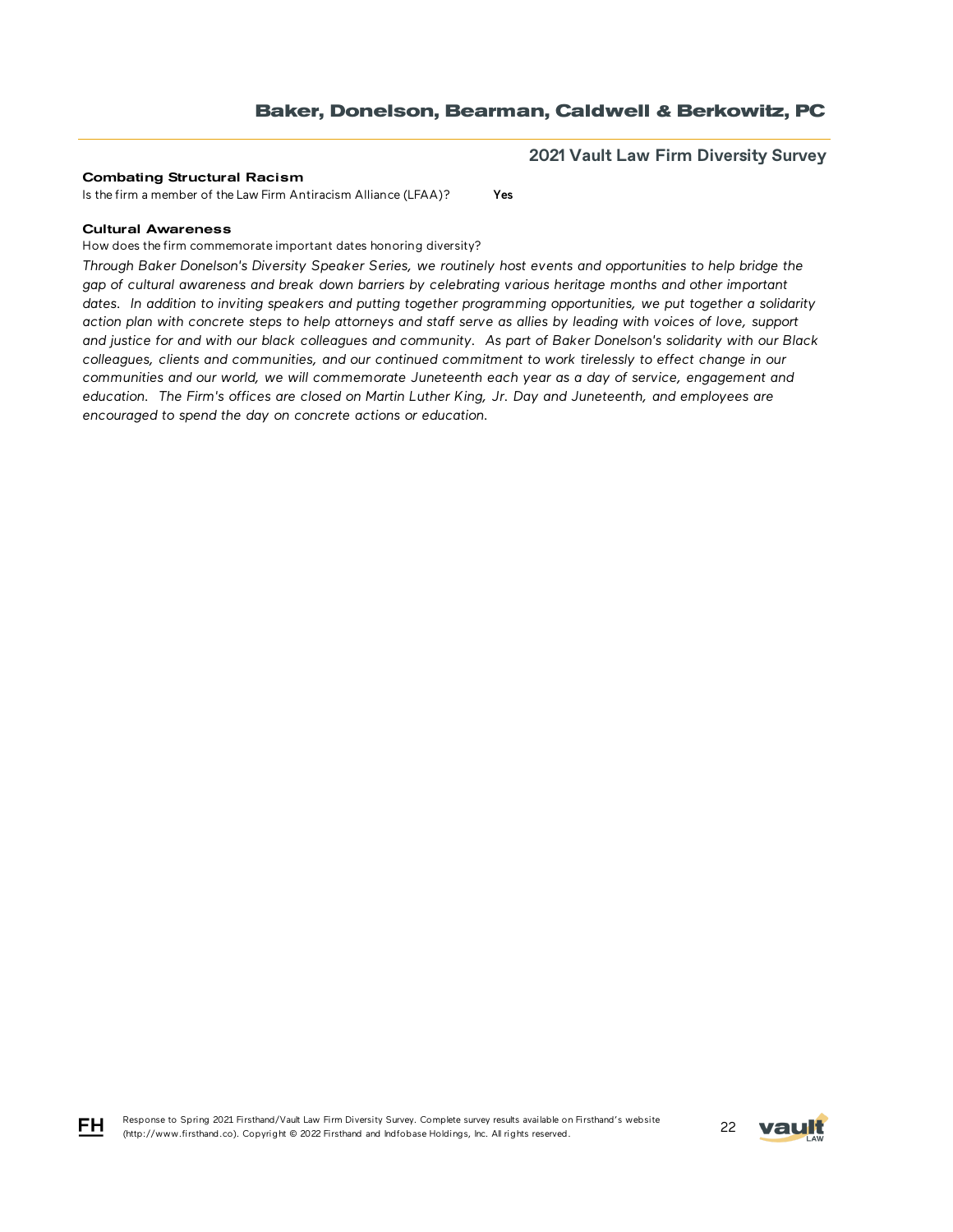**2021 Vault Law Firm Diversity Survey**

## NETWORKING, MENTORING, AND PROFESSIONAL DEVELOPMENT

#### Mentoring & Sponsorship

Does the firm offer a mentorship or sponsorship program that connects diverse attorneys with senior leadership? Yes

If applicable, describe the mentoring or sponsorship program

*Our D&I Sponsorship program is designed to empower diverse attorneys and provide resources to help them navigate and grow their practices and position them for leadership. These individuals are matched with leading stakeholders in the Firm, who serve as sponsors. Participants receive business development coaching, meet quarterly with the D&I Manager to discuss challenges and successes, and have individual calls with their sponsors to discuss potential leadership opportunities and barriers they can help remove. Participating sponsors include our CEO, COO, practice group leaders, department heads and board members.*



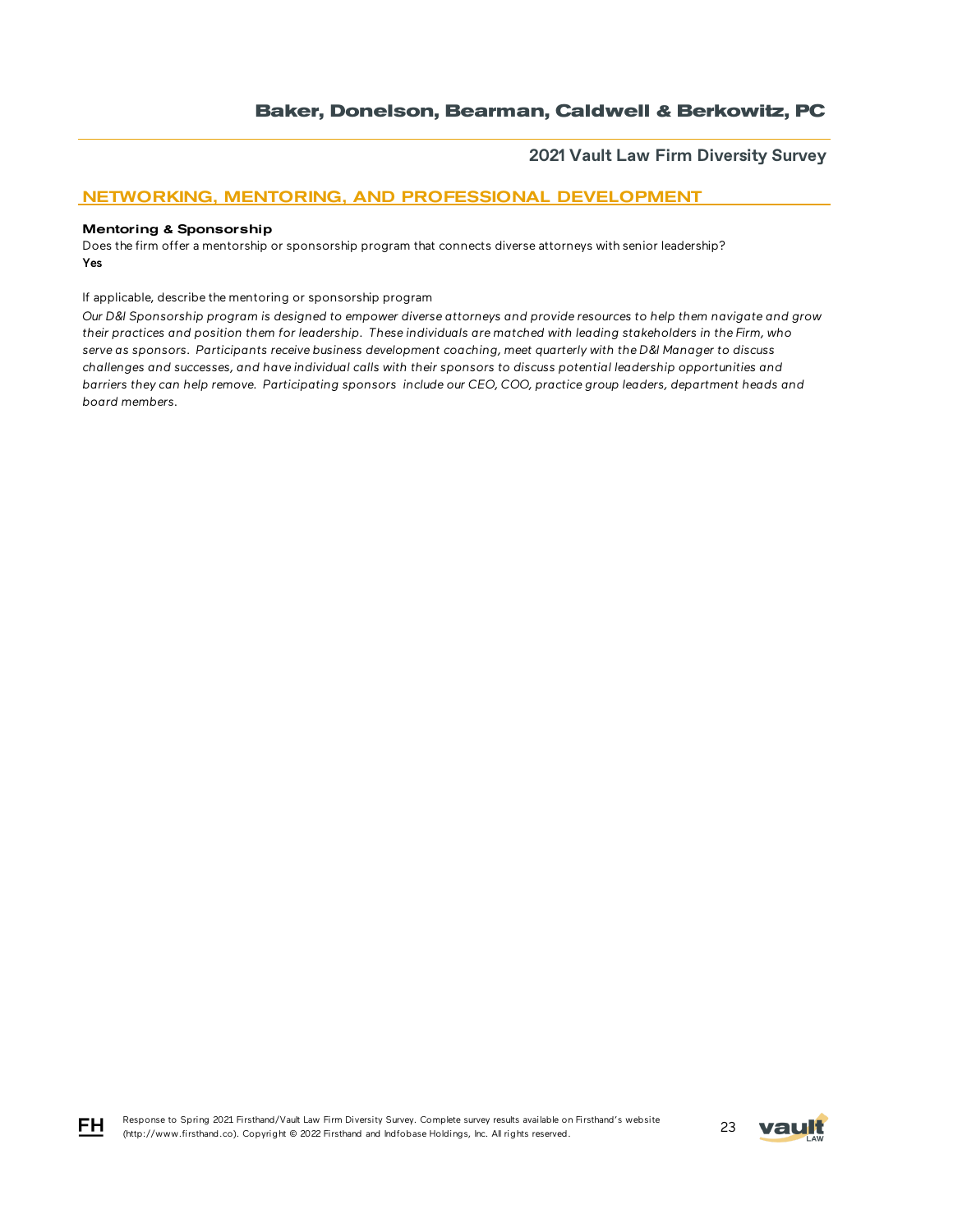## **2021 Vault Law Firm Diversity Survey**

### Professional Development

FH

Does the firm offer professional development programs specifically for diverse attorneys? Yes

If applicable, elaborate on the professional development programs available to diverse attorneys:

*Baker Donelson has taken professional development measures to ensure that (1) diverse attorneys are given every opportunity to participate in our business and professional development programs; and (2) attorney sponsors are doing everything they can to help diverse attorneys become successful business developers and leaders within the Firm in business generation. Baker Donelson has a number of business development programs offered through multiple channels – Marketing & Business Development Department (MBD), Women's Initiative (WI), and the Professional Development Department (PDD). Additionally, we engaged an outside consultant, GrowthPlay, in February 2020 for specific new business development programming and training with our diverse attorneys.*

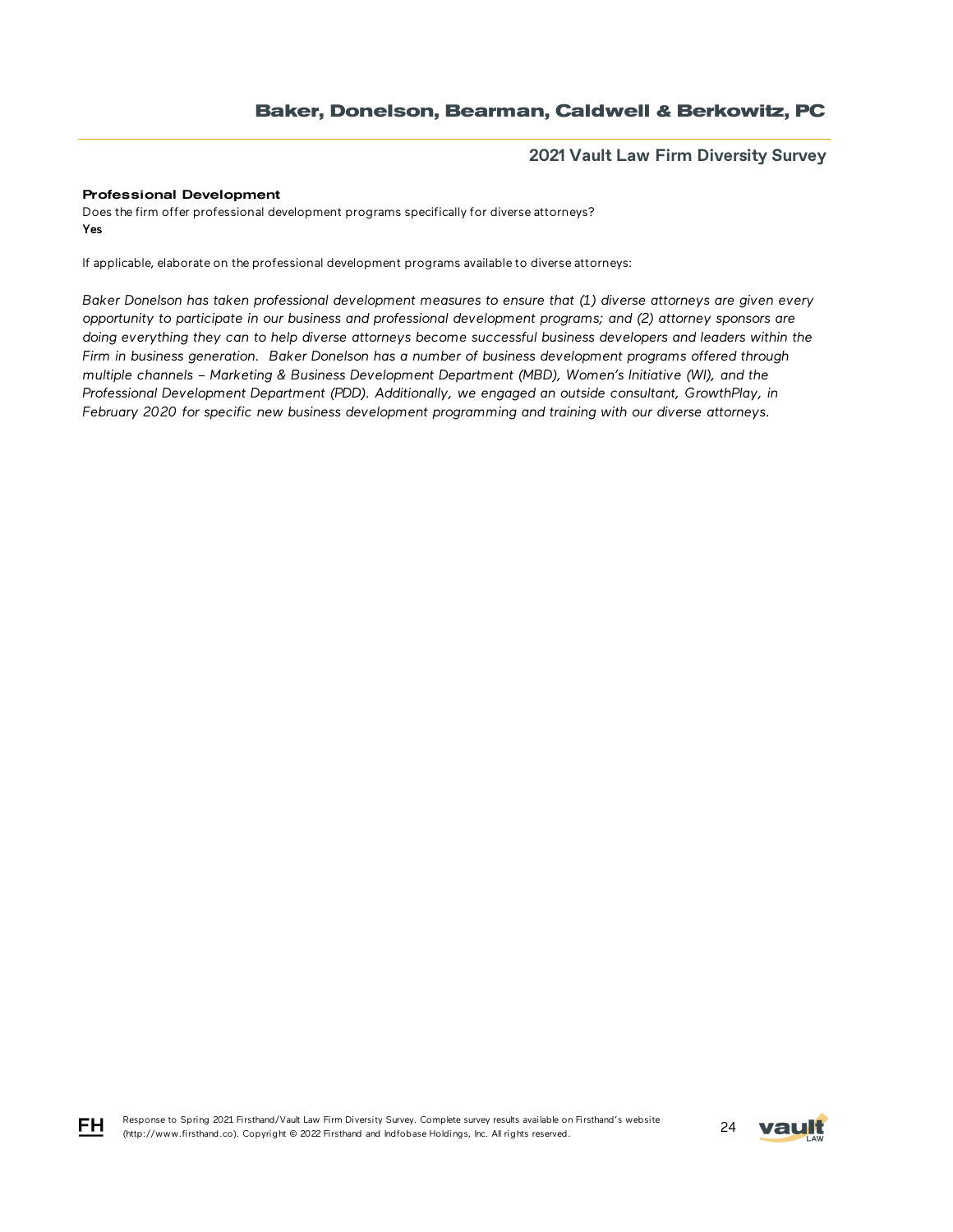## **2021 Vault Law Firm Diversity Survey**

#### Work Allocation

Does the firm monitor work distribution to ensure that diverse attorneys have equal access to quality assignments and significant client matters?

Yes

Describe how the firm monitors work distribution

*The Chief Diversity & Inclusion Officer and D&I Manager receive monthly reports to help monitor the hours for diverse attorneys. We also developed key client diversity scorecards that measure how diverse the client teams are.*



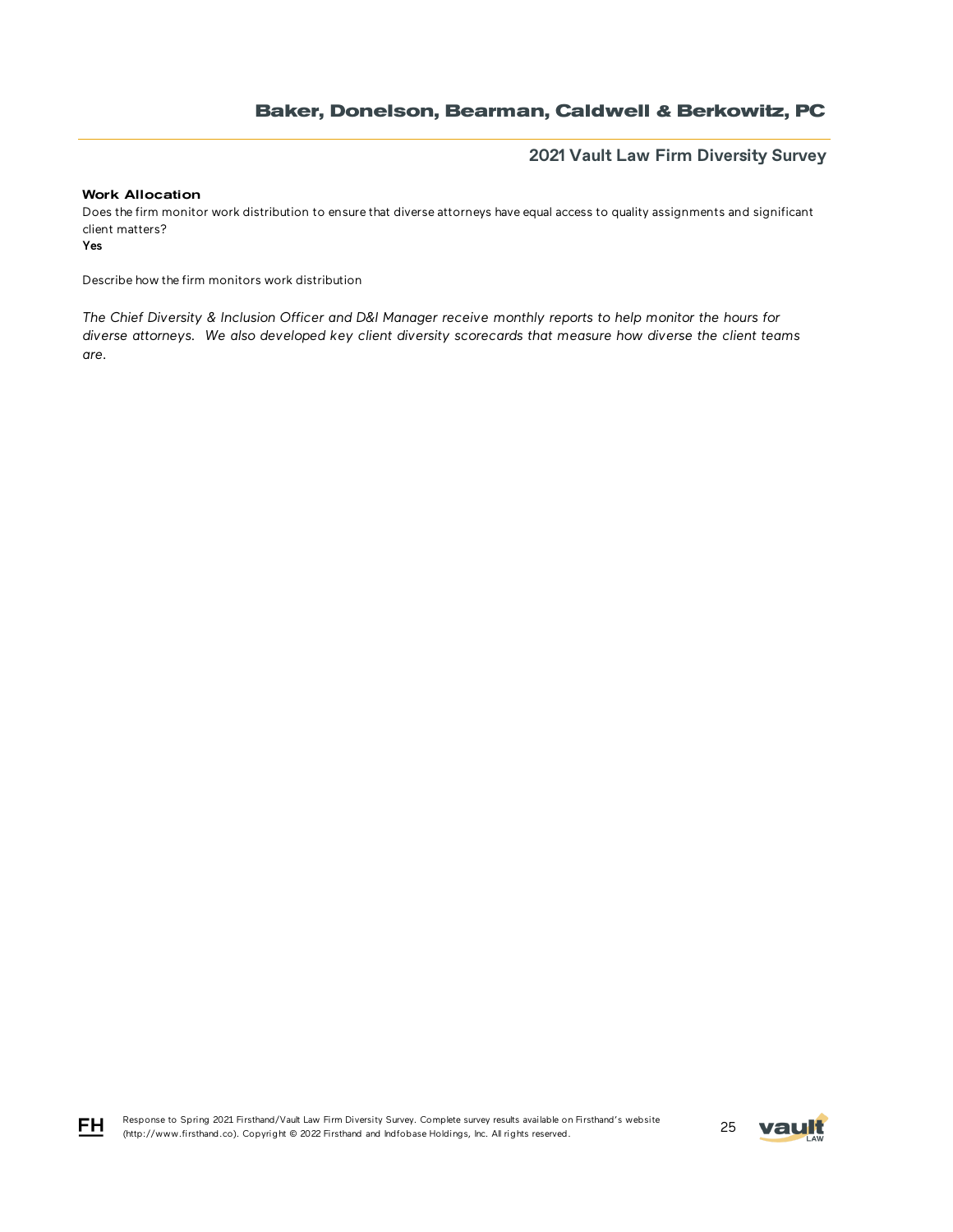## **2021 Vault Law Firm Diversity Survey**

### External Professional & Business Development Opportunities

Does the firm support associate involvement in external activities related to diversity, equity, and inclusion, such as the following?

- Yes Pays for associate membership in diversity bar associations or other affinity organizations
- Yes Sponsors associate participation in diversity, equity, and inclusion conferences
- Yes Supports associate participation in other external DEI-related activities, events, or organizations (please describe):

*D&I Certificate Programs, Leadership Development Opportunities, etc.*





FH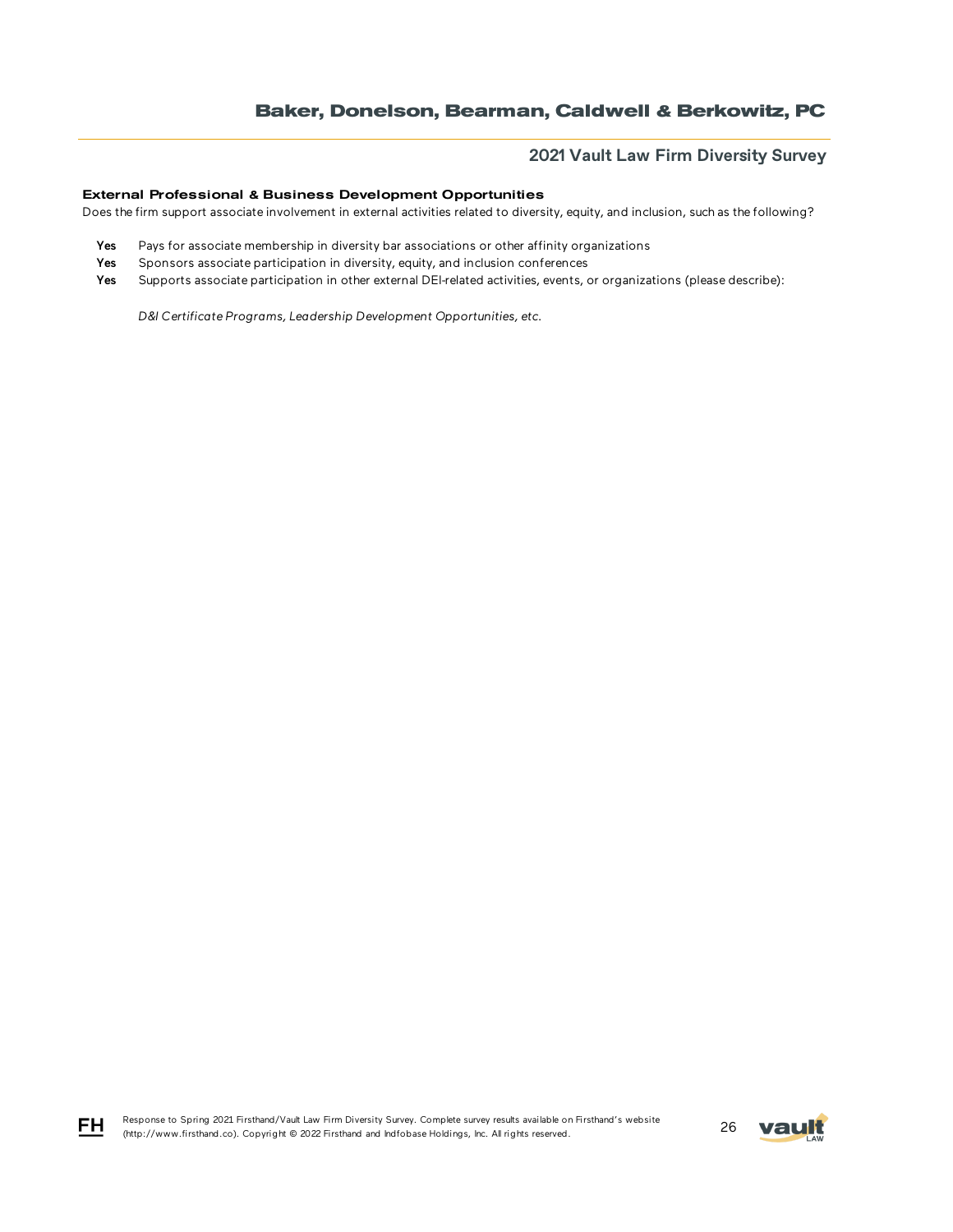**2021 Vault Law Firm Diversity Survey**

### PROMOTION AND ADVANCEMENT

#### Countering Implicit Bias

Has the firm implemented processes to mitigate implicit bias in work allocation, performance reviews, and/or promotions? Yes

If applicable, describe the firm's initiatives to mitigate implicit bias

*Consistent monitoring of work allocation, active engagement in performance reviews and a seat at the table to discussion compensation and promotions by sponsors of the diverse attorneys, the Chief Diversity & Inclusion Officer and other key stakeholders from the Diversity & Inclusion Committee.*

#### Upward Reviews

Does the performance review process include the opportunity for associates to provide anonymous upward reviews? No

If applicable, describe the firm's initiatives to mitigate implicit bias



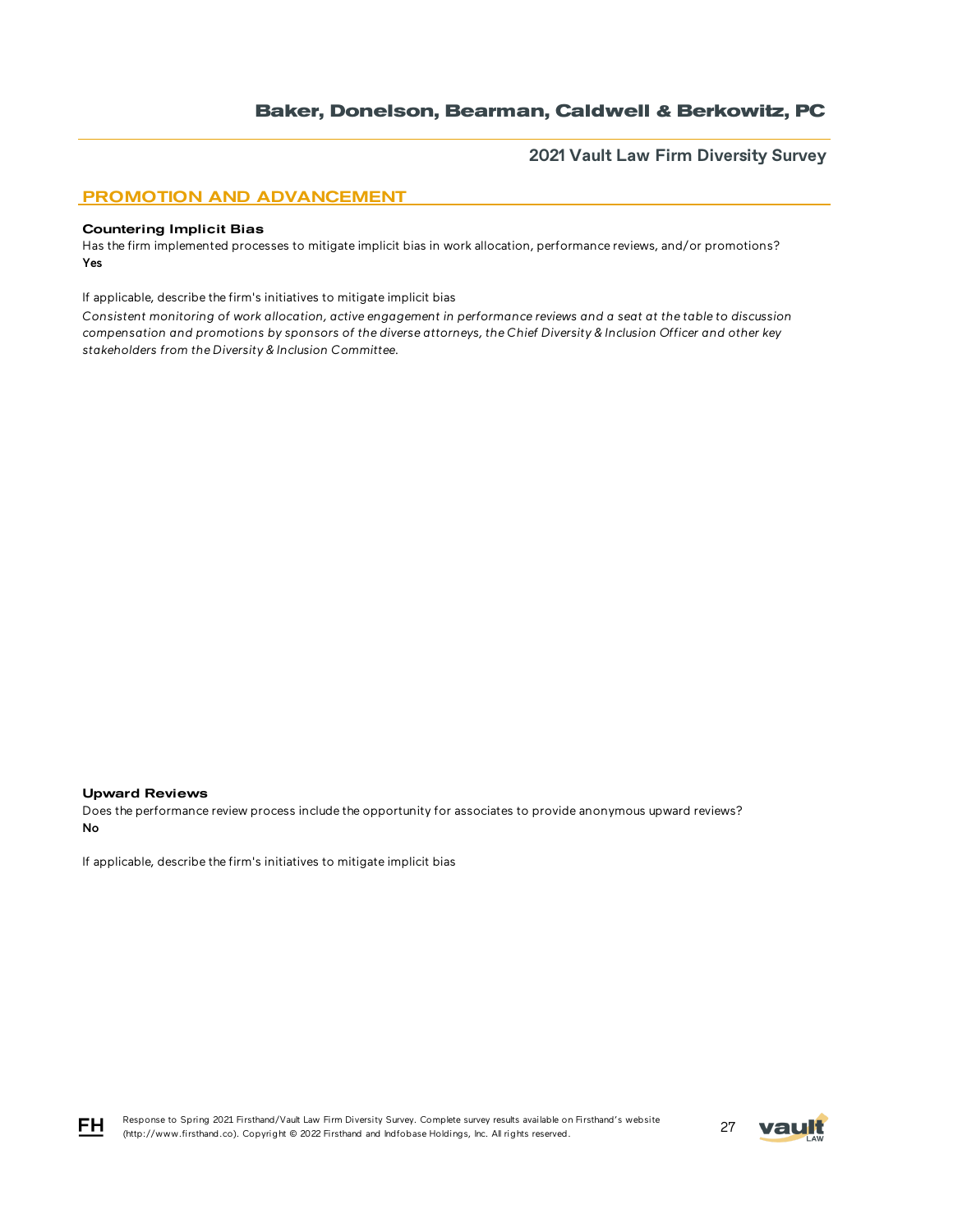## **2021 Vault Law Firm Diversity Survey**

#### Diverse Slate of Candidates

Does the firm employ any of the following measures to ensure that a diverse slate of candidates is considered for promotions, leadership roles, or hiring?

- Yes The firm is Mansfield Certified
- Yes The firm is Mansfield Certified Plus
- Yes The firm is currently participating in the Mansfield Rule certification process administered by Diversity Lab
- No The firm has instituted other formal processes (please describe):



Does the firm have a multi-tiered partnership? Yes

### Alternatives to Partnership

Does the firm have a multi-tiered partnership? Yes If applicable, describe the alternatives to partnership:

*Baker Donelson employs Staff Attorneys, Advisors and Of Counsels.*



Response to Spring 2021 Firsthand/Vault Law Firm Diversity Survey. Complete survey results available on Firsthand's website Response to Spring 2021 Firsthand/vault Law Firm Diversity Survey. Complete survey results available on Firsthand's website<br>(http://www.firsthand.co). Copyright © 2022 Firsthand and Indfobase Holdings, Inc. All rights rese

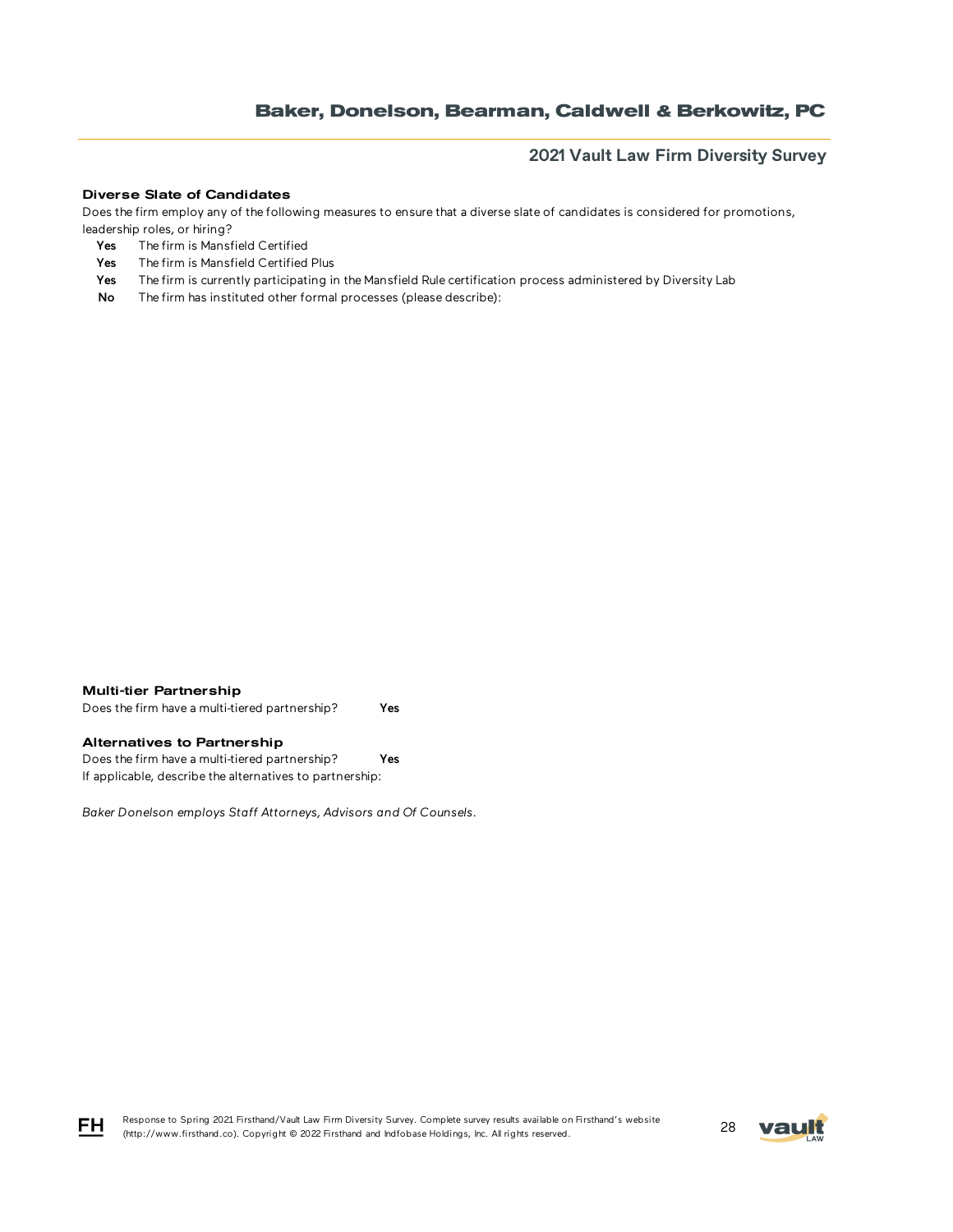## **2021 Vault Law Firm Diversity Survey**

### Homegrown Partners

Please provide the percentage of equity partners at the firm as of December 31, 2020 who started as associates at the firm.

#### Promotions to Partnership

15 Total Number of Attorneys Promoted to Partner in 2020 (includes promotions effective in 2020, not announced in 2020)

| Demographics                              | Men | Women | Nonbinary | Unknown |
|-------------------------------------------|-----|-------|-----------|---------|
| Race / Ethnicity                          |     |       |           |         |
| American Indian or Alaska Native          |     |       |           |         |
| Asian                                     | ი   |       |           |         |
| Black or African-American                 |     |       |           |         |
| Hispanic or Latinx                        |     |       |           |         |
| Native Hawaiian or Other Pacific Islander |     |       |           |         |
| White                                     |     | 5     |           |         |
| Two or More Races                         |     |       |           |         |
| Other or Unknown                          |     |       |           |         |
| <b>Additional Demographics</b>            |     |       |           |         |
| $LGBTQ+$ Individuals                      |     |       |           |         |
| Individuals with Disabilities             |     |       |           |         |
|                                           |     |       |           |         |

### BILLABLE HOURS AND COMPENSATION

#### Credit for DEI Work

Yes Does the firm provide billable credit for work contributing to diversity, equity, and inclusion efforts (e.g., with respect to recruiting or business development)? Note that this does not include pro bono projects.

If so, how many hours can be applied to the firm's billable hour target?

*Currently, the firm provides billable hour credit for attorneys who help to facilitate firm-wide diversity & inclusion training. To spend intentional and consistent time to ensure we increase diversity and make Baker Donelson more inclusive, we award a maximum of 50 hours of working attorney credit for time spent on activities focused on the*  recruitment of diverse attorneys. With regards to leadership working credit, exceptional progress toward, or *achievement of, diversity goals could make the leader eligible for an additional percentage of working credit.*

#### **Compensation**

Are associate salaries lockstep or discretionary? Lockstep



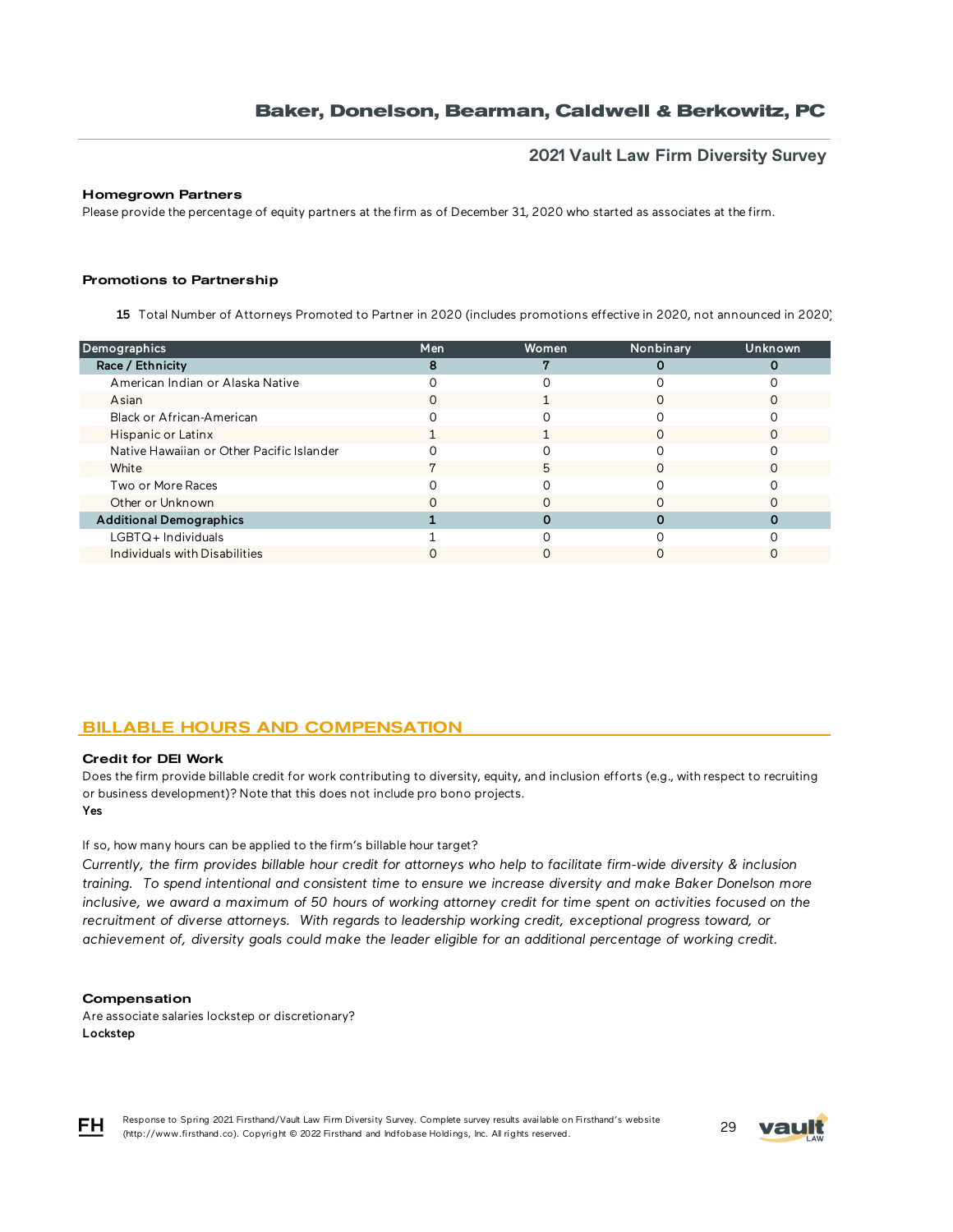**2021 Vault Law Firm Diversity Survey**

#### Bonuses

Are associate bonuses lockstep or discretionary? Hybrid

If salaries and/or bonuses are discretionary or hybrid: Does the firm publish compensation ranges or actual compensation for each associate?

*Compensation ranges.*

Flex-time Policy

Does the firm have a formal flex-time policy? Yes

Reduced-hours Policy Does the firm have a formal reduced-hours policy? Yes

### Partnership Eligibility

Do attorneys who take advantage of the firm's reduced-hours or flex-time options remain eligible for partnership? Yes

Please explain how working an alternative schedule may affect an associate's path to partnership:

*Our Alternative Work Arrangement policy ensures that any attorney, including a shareholder, may request an alternative work arrangement and remain eligible for an annual raise and bonuses and consideration for election to income and equity shareholder, and may maintain their status as a shareholder or equity shareholder.*



Response to Spring 2021 Firsthand/Vault Law Firm Diversity Survey. Complete survey results available on Firsthand's website Response to Spring 2021 Firsthand/Vault Law Firm Diversity Survey. Complete survey results available on Firsthand's website<br>(http://www.firsthand.co). Copyright © 2022 Firsthand and Indfobase Holdings, Inc. All rights rese

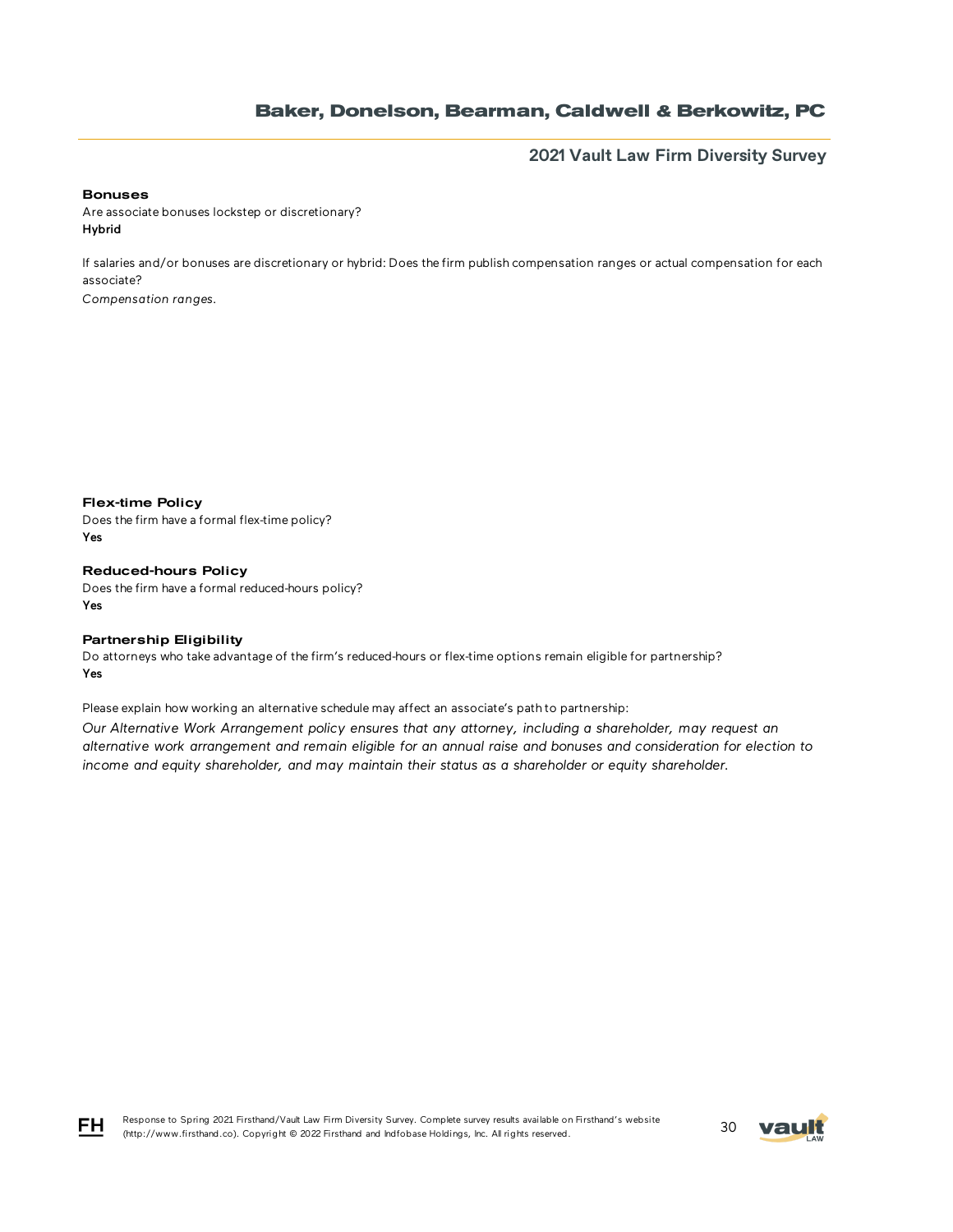# **2021 Vault Law Firm Diversity Survey**

### Attorneys Working Reduced Hours

68 Total Number of Attorneys Working Reduced Hours

| Attorneys with Reduced-Hours Schedules | Men | Women | Nonbinary | Unknown |
|----------------------------------------|-----|-------|-----------|---------|
| Associates                             |     |       |           |         |
| Equity Partners                        |     |       |           |         |
| Non-equity Partners                    |     |       |           |         |
| Counsel / Of Counsel                   | 33  | 16    |           |         |
| Non-Partner-Track Attorneys            |     |       |           |         |

## WORKING PARENTS

### Family-planning Resources

 $FH$ 

Does the firm offer any fertility or family-planning benefits, such as in-vitro fertilization, egg freezing, adoption or surrogacy support? No

If applicable, describe the family-planning resources available:

Response to Spring 2021 Firsthand/Vault Law Firm Diversity Survey. Complete survey results available on Firsthand's website (http://www.firsthand.co). Copyright © 2022 Firsthand and Indfobase Holdings, Inc. All rights reserved. 31

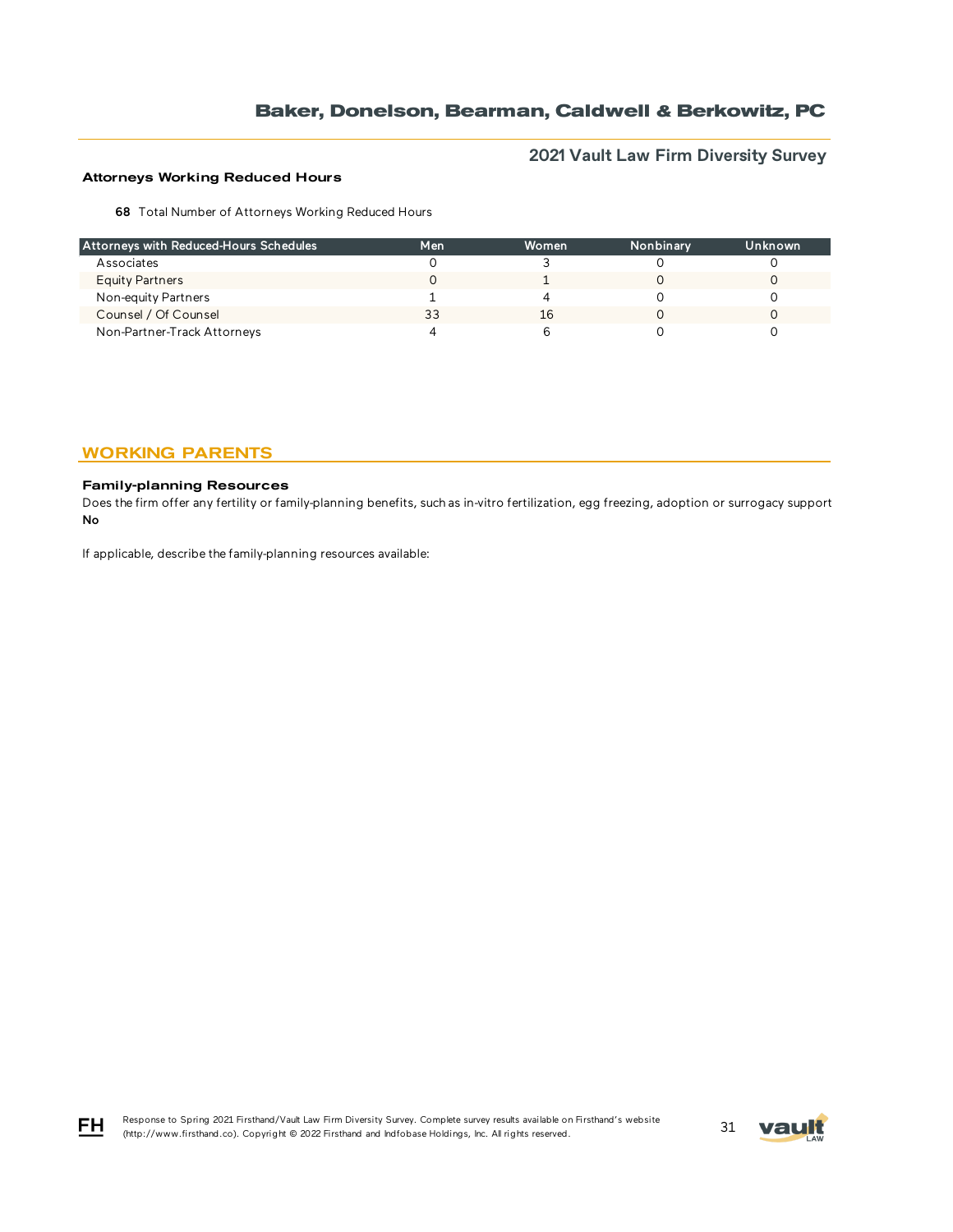**2021 Vault Law Firm Diversity Survey**

#### Parental Leave for Adoption

Does the firm offer parental leave for adoption? Yes

If yes, is the adoption leave gender neutral? Yes

### Primary & Secondary Caregivers

Does the firm offer parental leave for adoption? No

If yes: In what way does the firm's policy distinguish between primary and secondary caregivers? *N/A*

If yes: How much paid leave is available to primary caregivers? *N/A*

If yes: How much paid leave is available to secondary caregivers? *N/A*

If no: How much paid leave is available to those taking parental leave? *16 weeks*



FH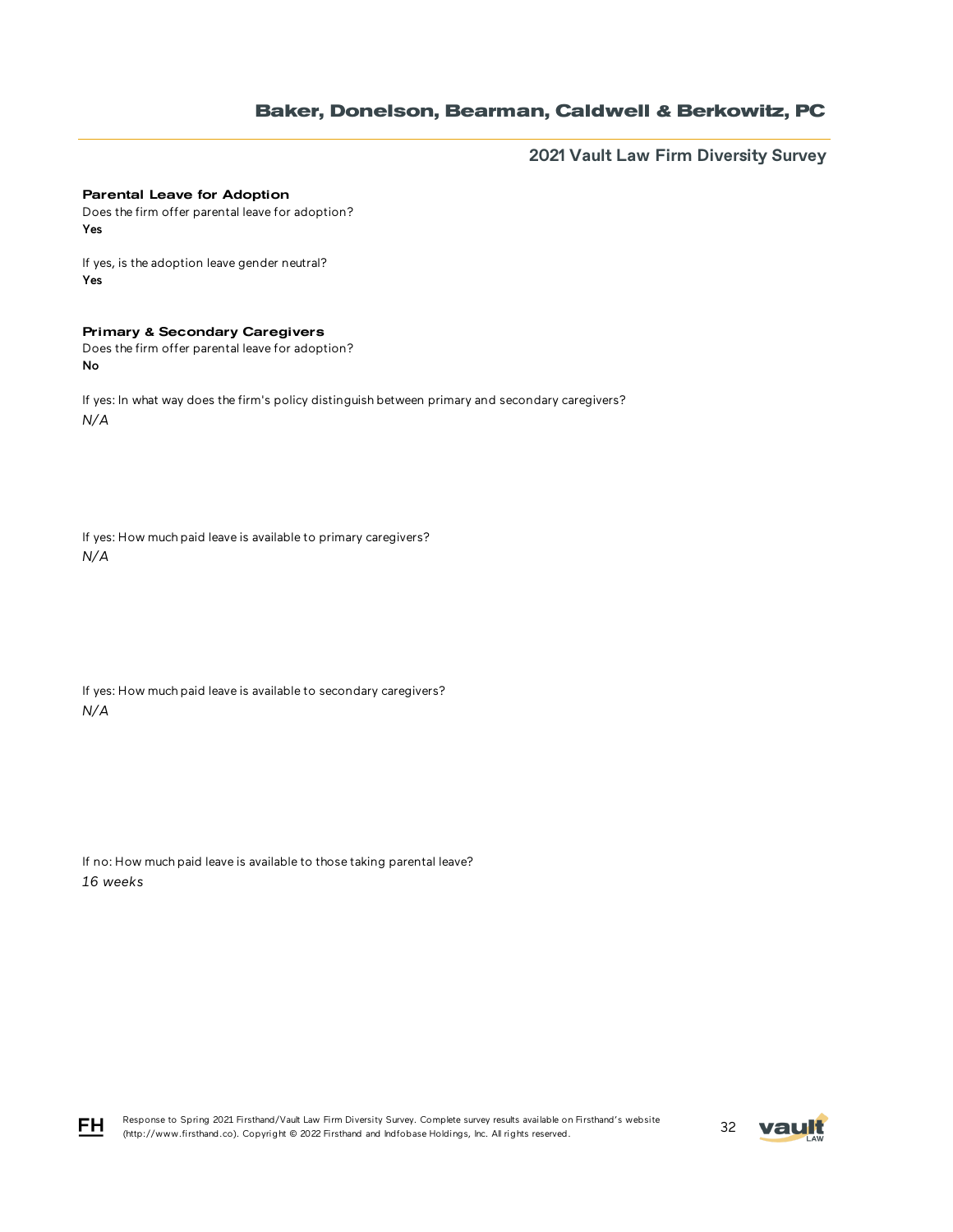**2021 Vault Law Firm Diversity Survey**

### Parental Leave Policy

Describe the firm's parental leave policy.

*We have implemented a gender-neutral parental leave policy that enables work-life balance by providing 16 weeks of paid leave for male and female employees.*

Response to Spring 2021 Firsthand/Vault Law Firm Diversity Survey. Complete survey results available on Firsthand's website Response to Spring 2021 Firstnand/Vault Law Firm Diversity Survey. Complete survey results available on Firstnand's website<br>(http://www.firsthand.co). Copyright © 2022 Firsthand and Indfobase Holdings, Inc. All rights rese



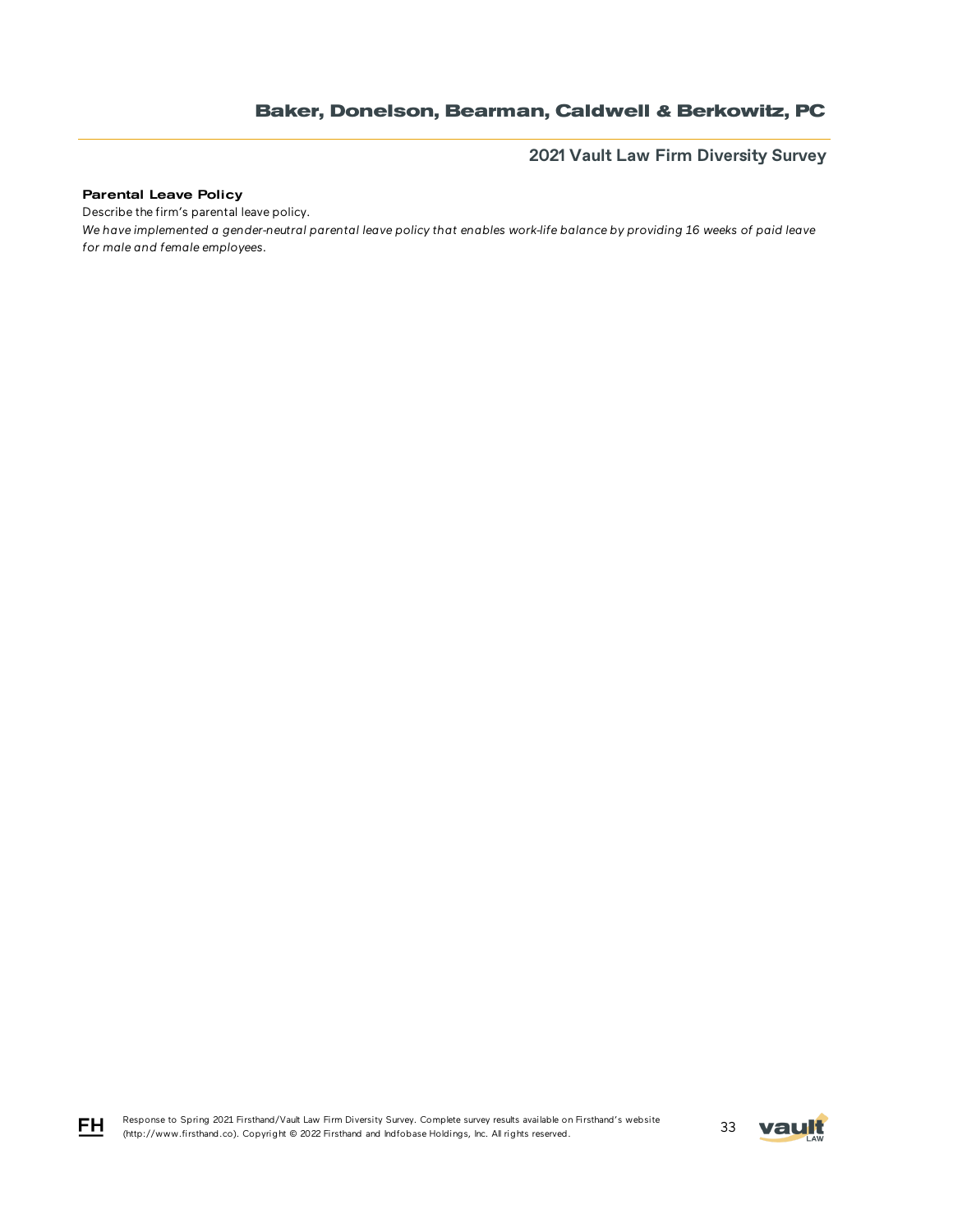## **2021 Vault Law Firm Diversity Survey**

#### Support for Parents

What steps has the firm taken to support parents and ensure that their parental status does not adversely affect their opportunities for career advancement?

- Yes Pro rates billable requirements / credit / bonus targets for parents who take leave
- Yes Provides resources for nursing mothers, such as private nursing rooms, breast milk storage, or breast milk shipping
- Yes Offers child care resources, such as onsite day care, back-up child care, etc.
- Yes Provides programs to assist new parents transitioning to leave and/or returning to work after leave (e.g., ramp up/ramp down, flexible hours, Mindful Return)

Feel free to elaborate on the nature of programs and resources the firm makes available to parents.

*In addition to creating BakerVillage, an internal platform for parents to share resources, Baker Donelson implemented two new policies to ease the work-related anxiety of our timekeepers experiencing a lack of childcare and overseeing virtual learning following the outbreak of COVID-19: 1.Provided allotment of 50 hours of billable credit for time spent on child education through the end of FY21* 

*2.For shareholder and equity advancement consideration, affirmed that the Compensation Committee will consider each individual's situation as it reviews numbers from an attorney's three-year average*



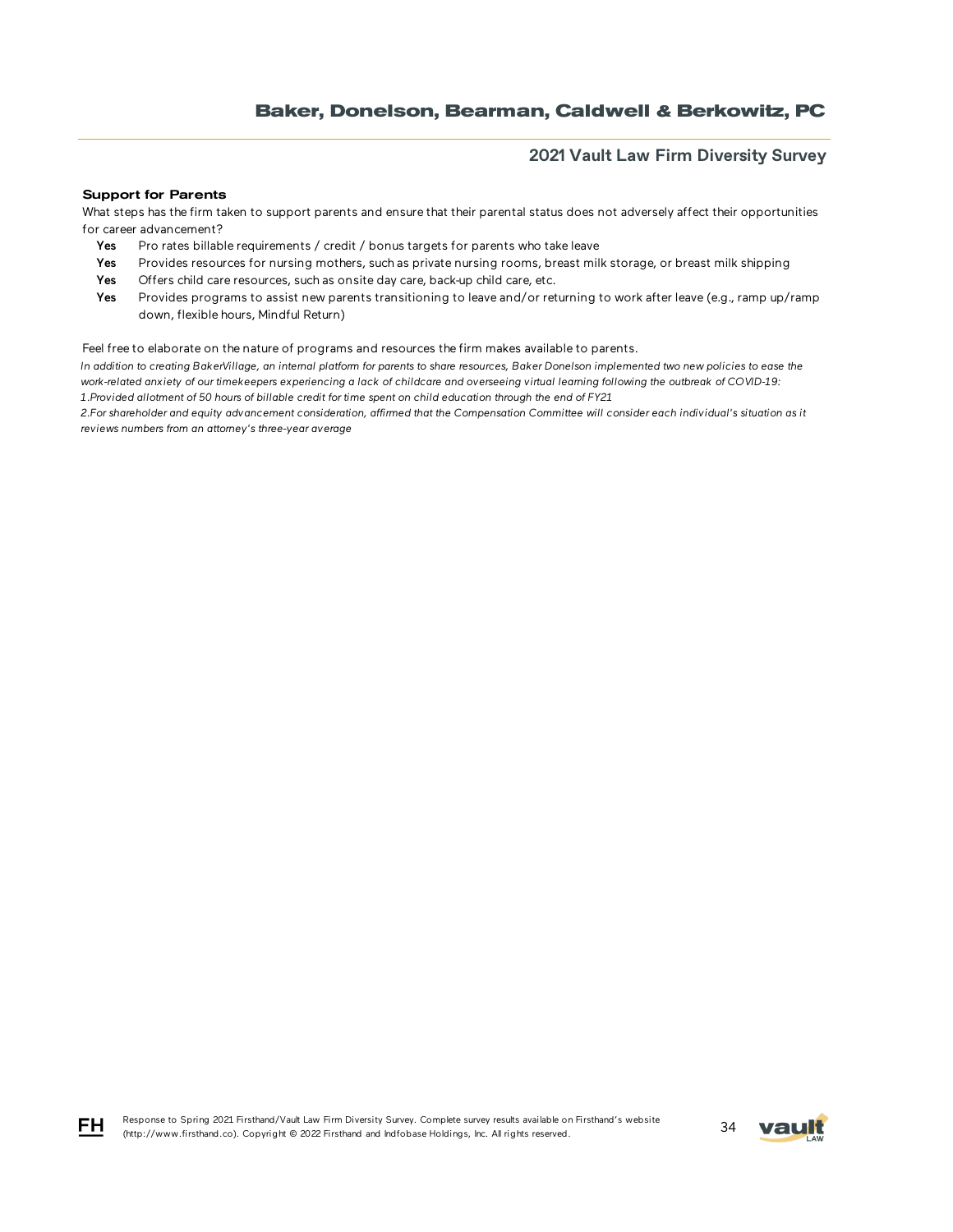**2021 Vault Law Firm Diversity Survey**

## INCLUSIVENESS AND ACCESSIBILTY

#### Equity in Benefits

Do the firm's health care benefits, family leave, and bereavement leave include same-sex spouses and domestic partners? In part (please elaborate):

*Not for domestic partners*

#### LGBTQ+ Inclusivity

What steps has the firm taken to create an inclusive environment for transgender and gender non-conforming individuals?

- Yes Provides gender-neutral restrooms/facilities
- Yes Offers health insurance plans that provide equitable benefits for transgender employees and dependents
- Yes Provides an opportunity for employees to share preferred pronouns
- Yes Uses gender-neutral pronouns in its policies and materials
- Yes Non-discrimination policy explicitly includes "gender identity and expression" as a protected category
- No Other (please elaborate):

#### Accessibility

What steps has the firm taken to create an inclusive environment for attorneys with disabilities?

- Yes Has evaluated and addressed issues of accessibility in firm buildings, workspaces, and parking facilities
- Yes Has a clear and well-communicated process for attorneys to request accommodations or raise other workplace concerns
- Yes Non-discrimination policy explicitly includes "disability" as a protected category
- No Other (please elaborate):



FH.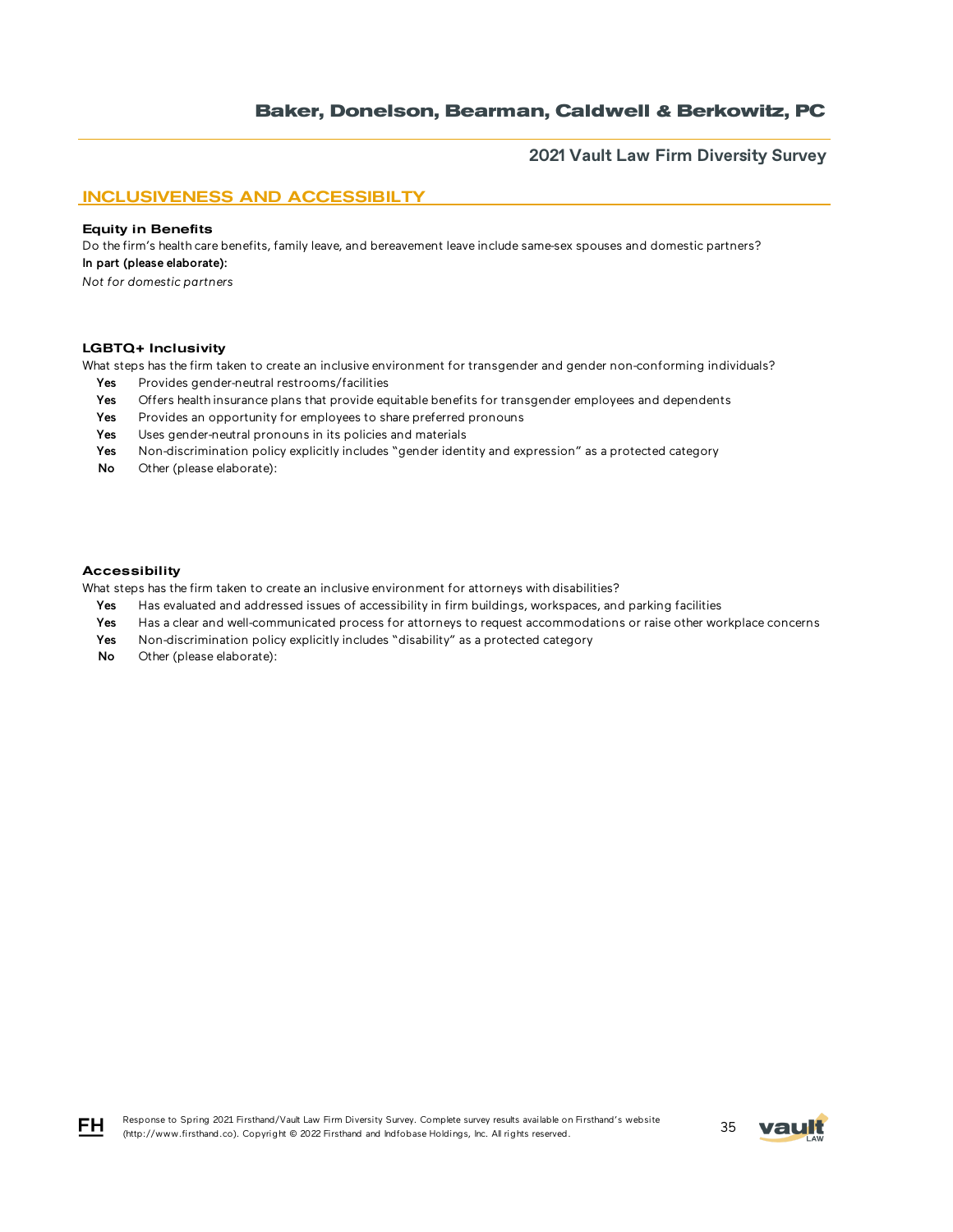**2021 Vault Law Firm Diversity Survey**

## **ATTRITION**

## Departures among U.S. Associates

20 Total Number of Departures among Associates in 2020:

| <b>Demographics</b>                       | Men          | Women | Nonbinary | Unknown |
|-------------------------------------------|--------------|-------|-----------|---------|
| Race / Ethnicity                          |              | 13    |           |         |
| American Indian or Alaska Native          |              |       |           |         |
| Asian                                     |              |       |           |         |
| Black or African-American                 |              |       |           |         |
| Hispanic or Latinx                        | $\mathbf{U}$ | O     |           |         |
| Native Hawaiian or Other Pacific Islander |              |       |           |         |
| White                                     | 6            | 11    |           |         |
| Two or More Races                         |              |       |           |         |
| Other or Unknown                          |              |       |           |         |
| <b>Additional Demographics</b>            |              |       |           |         |
| $LGBTQ+$ Individuals                      |              |       |           |         |
| Individuals with Disabilities             |              |       |           |         |

### Departures among U.S. Partners

22 Total Number of Departures among U.S. Partners in 2020:

| <b>Demographics</b>                       | Men | Women | Nonbinary | Unknown |
|-------------------------------------------|-----|-------|-----------|---------|
| Race / Ethnicity                          | 17  | 5     |           |         |
| American Indian or Alaska Native          |     |       |           |         |
| Asian                                     |     |       |           |         |
| Black or African-American                 |     |       |           |         |
| Hispanic or Latinx                        |     |       |           |         |
| Native Hawaiian or Other Pacific Islander |     |       |           |         |
| White                                     | 13  | 5     |           |         |
| Two or More Races                         |     |       |           |         |
| Other or Unknown                          |     |       |           |         |
| <b>Additional Demographics</b>            |     |       |           |         |
| LGBTQ+Individuals                         |     |       |           |         |
| Individuals with Disabilities             |     |       |           |         |
|                                           |     |       |           |         |



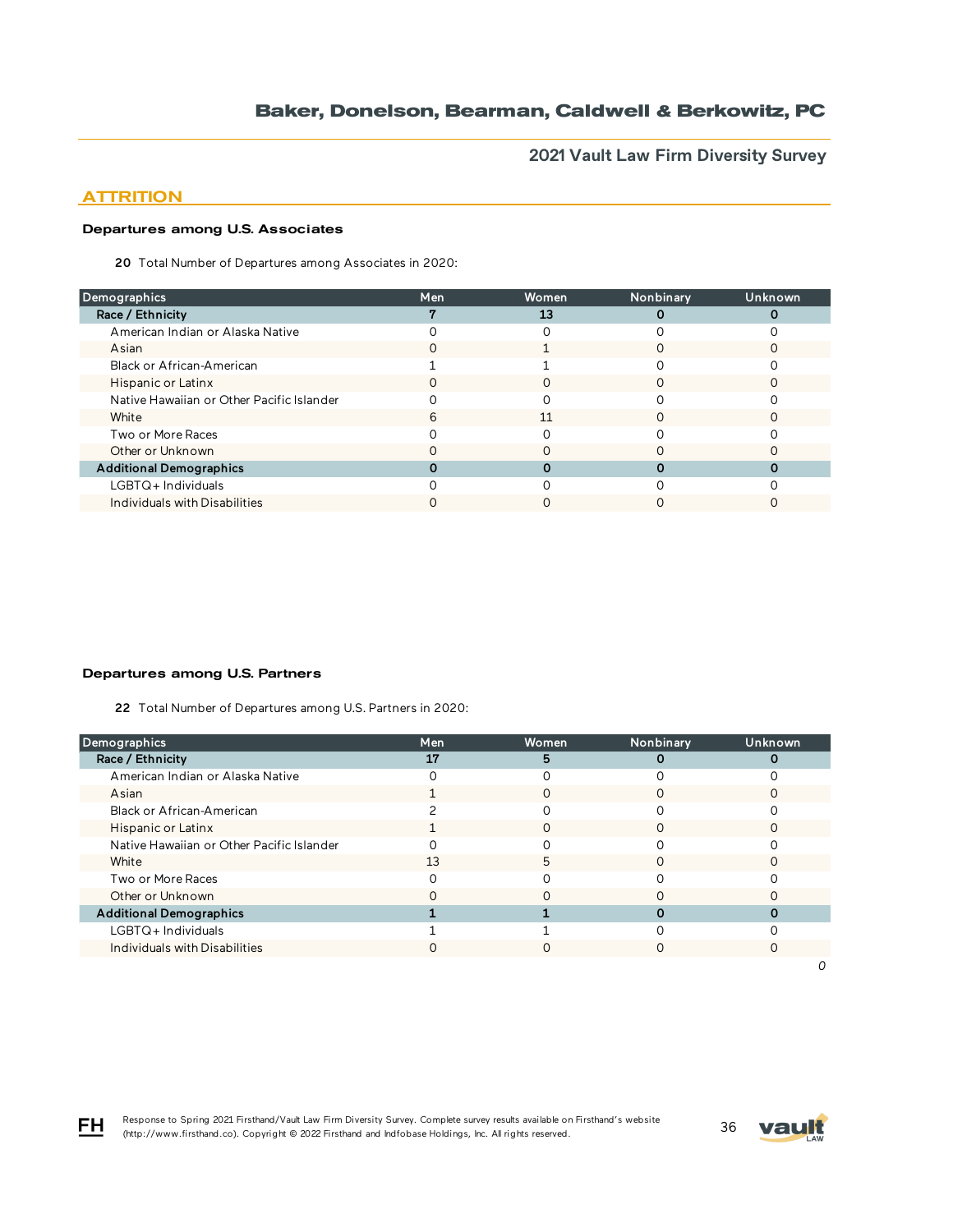# **2021 Vault Law Firm Diversity Survey**

## Departures among U.S. Counsel / Of Counsel and Non-Partner-Track Attorneys

27 Total Number of Departures among U.S. Counsel and Non-Partner-Track Attorneys in 2020

| Demographics                              | Men | Women | Nonbinary | Unknown |
|-------------------------------------------|-----|-------|-----------|---------|
| Race / Ethnicity                          | 17  | 10    |           |         |
| American Indian or Alaska Native          |     |       |           |         |
| Asian                                     | 0   |       |           |         |
| Black or African-American                 |     |       |           |         |
| Hispanic or Latinx                        | O   | Ω     |           |         |
| Native Hawaiian or Other Pacific Islander |     |       |           |         |
| White                                     | 16  | 9     |           |         |
| Two or More Races                         |     |       |           |         |
| Other or Unknown                          |     |       |           |         |
| <b>Additional Demographics</b>            |     |       |           |         |
| LGBTQ+Individuals                         |     |       |           |         |
| Individuals with Disabilities             |     |       |           |         |



FH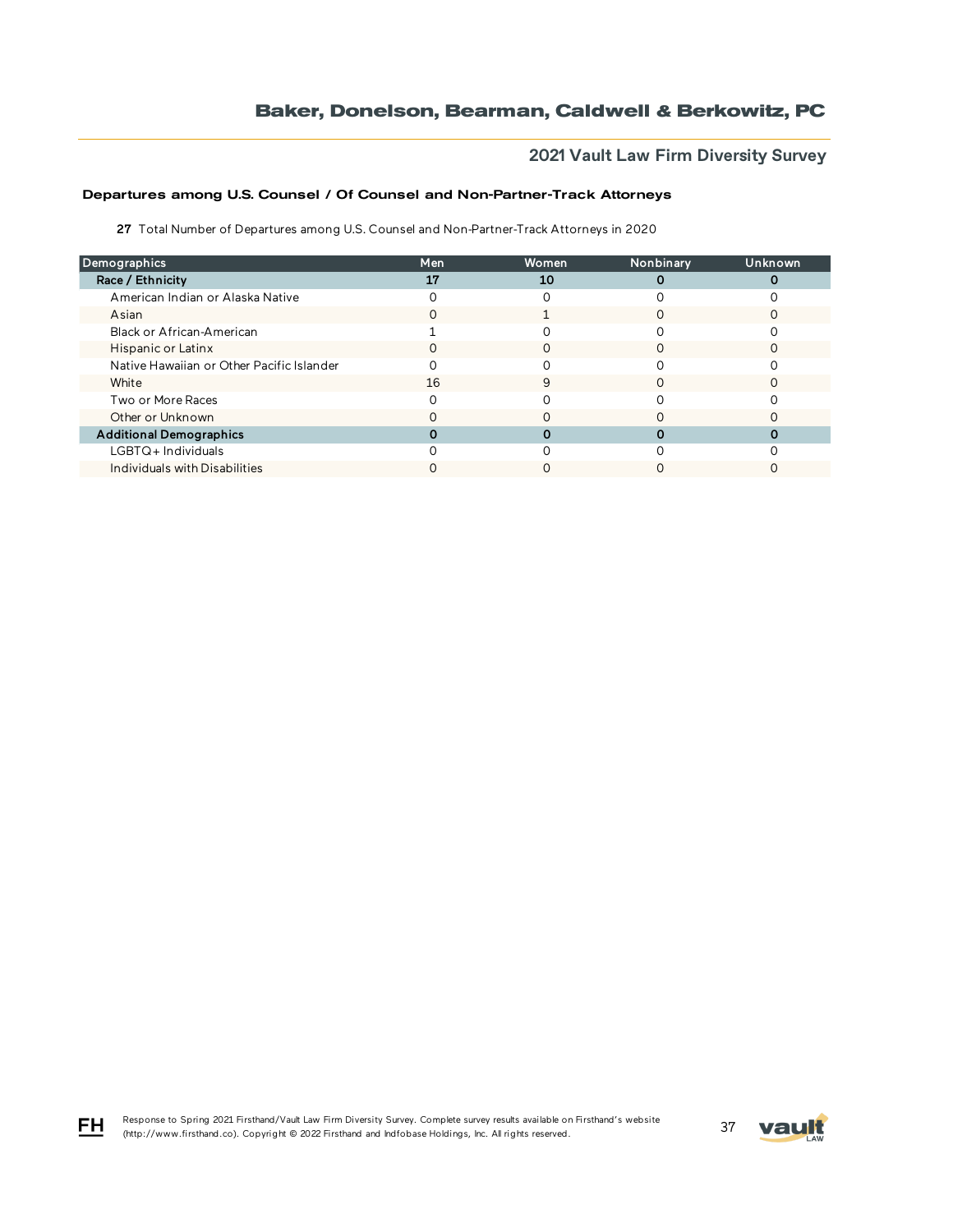**2021 Vault Law Firm Diversity Survey**

## SUCCESSES AND PRIORITIES

#### Top Three Accomplishments

What are the firm's top three accomplishments or areas in which the firm has had its greatest success with respect to fostering diversity, equity, and inclusion within the firm?

#### #1

*Achieving Certification Plus status in the Diversity Lab's Mansfield Rule. Adopting the Mansfield Rule has been a significant step in furthering our ongoing commitment to diversity and inclusion. Because of the transparency and accountability that are inherent in the Mansfield Certification process, it will improve our inclusivity and make this a more welcoming Firm.* 



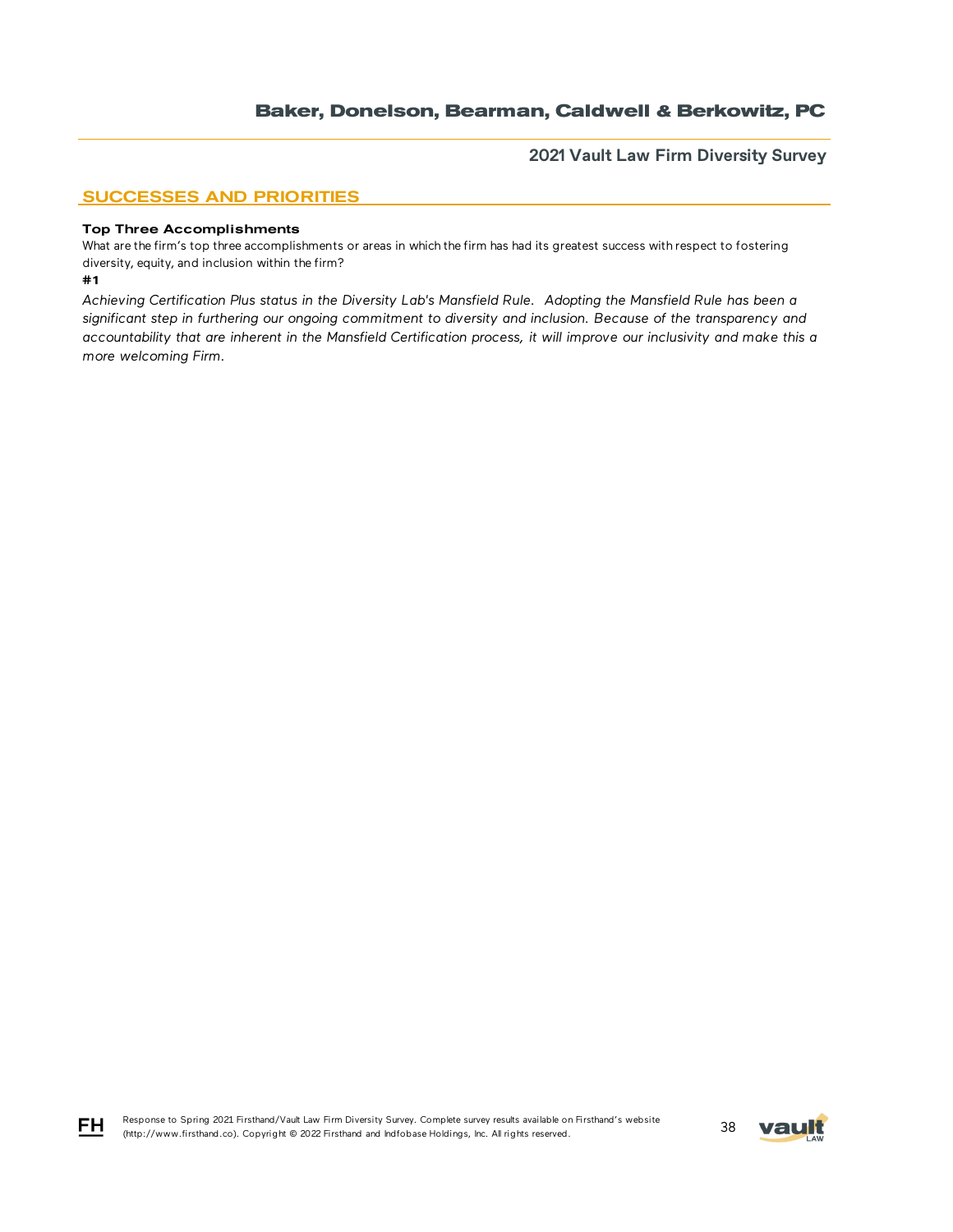## **2021 Vault Law Firm Diversity Survey**

### Top Three Accomplishments

What are the firm's top three accomplishments or areas in which the firm has had its greatest success with respect to fostering diversity, equity, and inclusion within the firm?

#2

*Launching of the Diversity & Inclusion Compact, which sets the course for us to become an industry leader in D&I by December 31, 2025 by executing on four primary tenets: business generation, recruitment, sponsorship and benchmarks and accountability.*



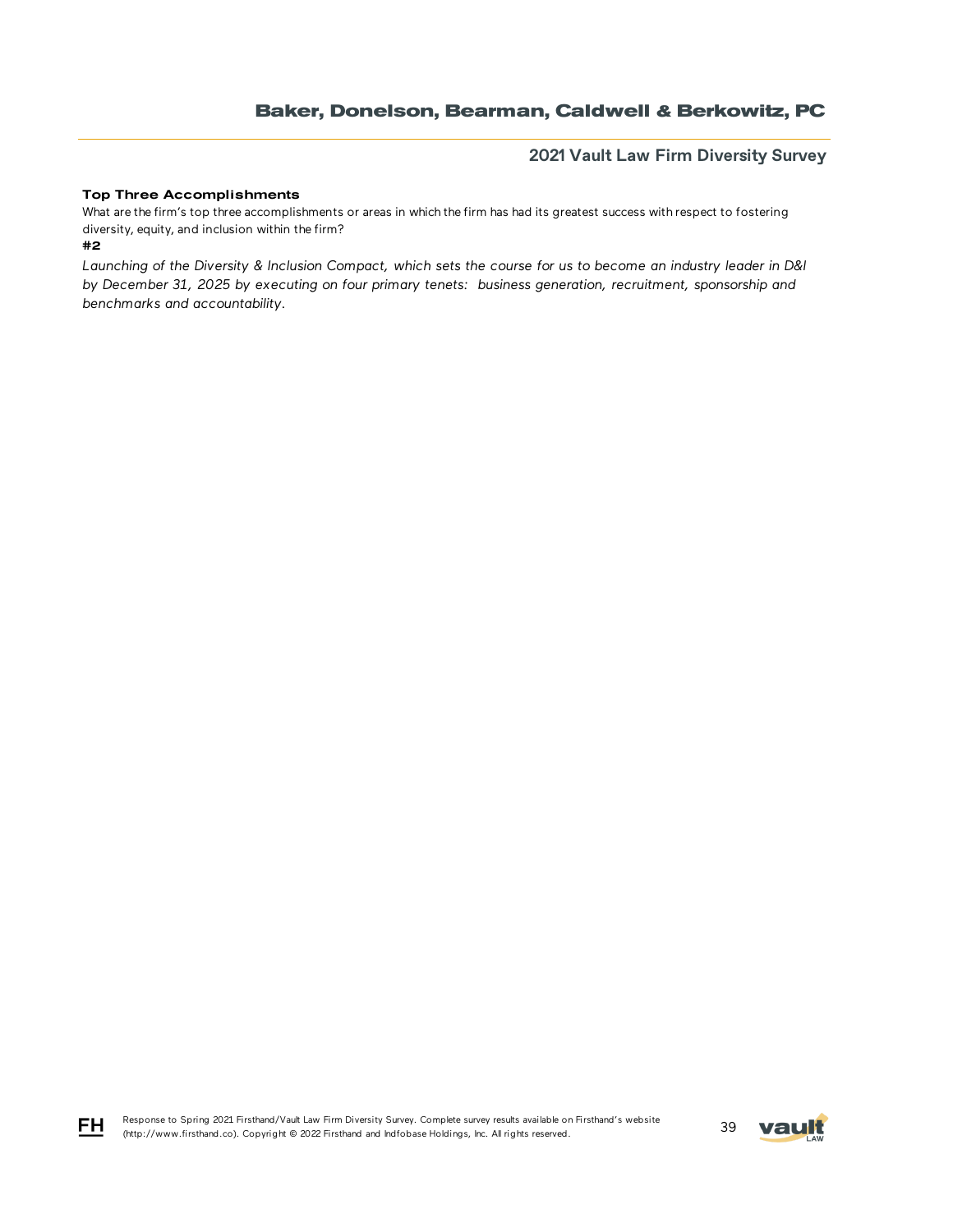### Top Three Accomplishments

## **2021 Vault Law Firm Diversity Survey**

What are the firm's top three accomplishments or areas in which the firm has had its greatest success with respect to fostering diversity, equity, and inclusion within the firm?

#3

*The execution of firm-wide diversity and inclusion training and other D&I initiatives during the pandemic.*

Response to Spring 2021 Firsthand/Vault Law Firm Diversity Survey. Complete survey results available on Firsthand's website FH Response to Spring 2021 Firstnand/Vault Law Firm Diversity Survey. Complete survey results available on Firstnand's website<br>(http://www.firsthand.co). Copyright © 2022 Firsthand and Indfobase Holdings, Inc. All rights rese

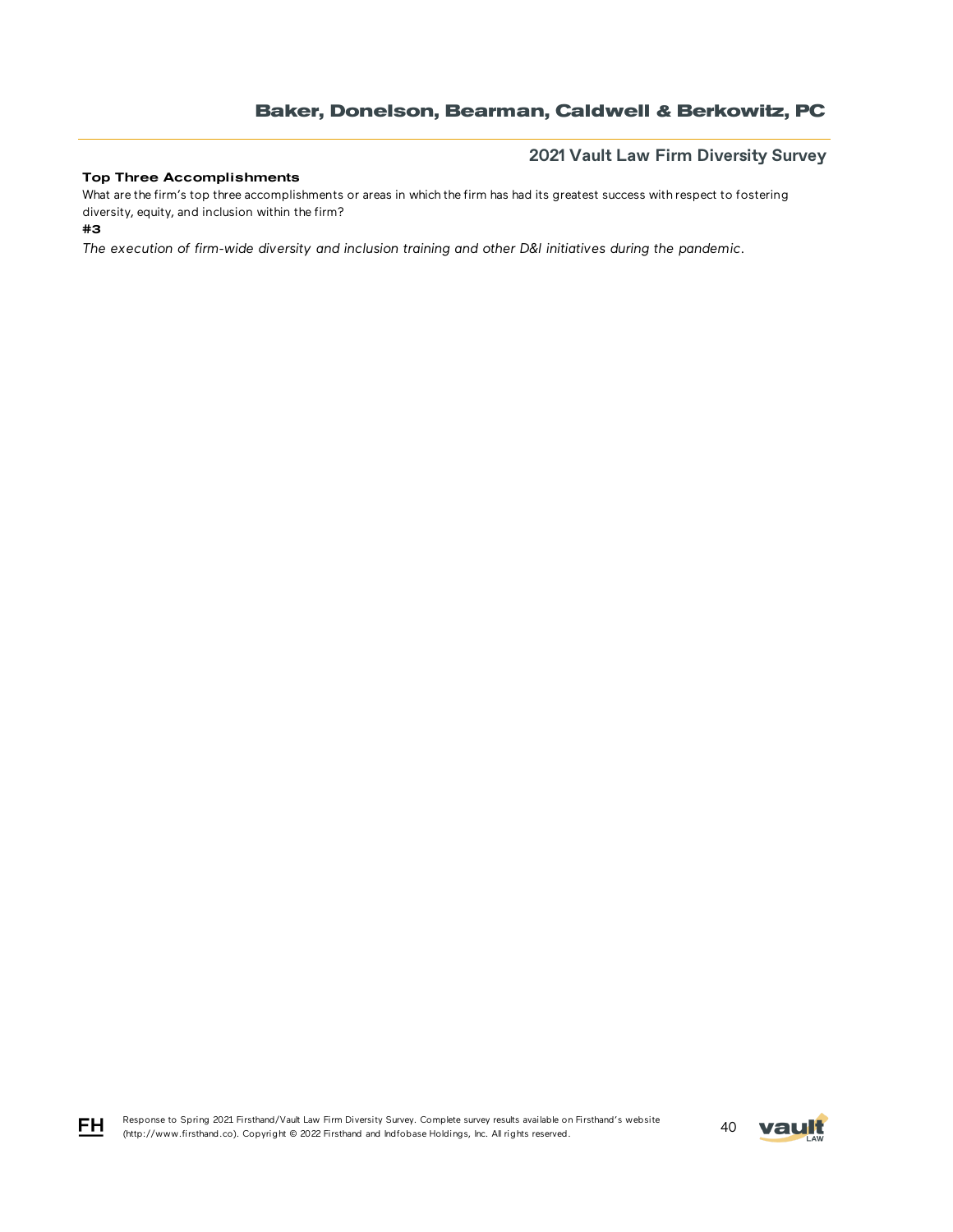### Top Three Priorities

**2021 Vault Law Firm Diversity Survey**

What are the firm's top three priorities for advancing diversity, equity, and inclusion within the firm moving forward?

#1

FH

*Continuing to execute on the D&I Compact to ensure we stay on target to become an industry leader in Diversity & Inclusion.*

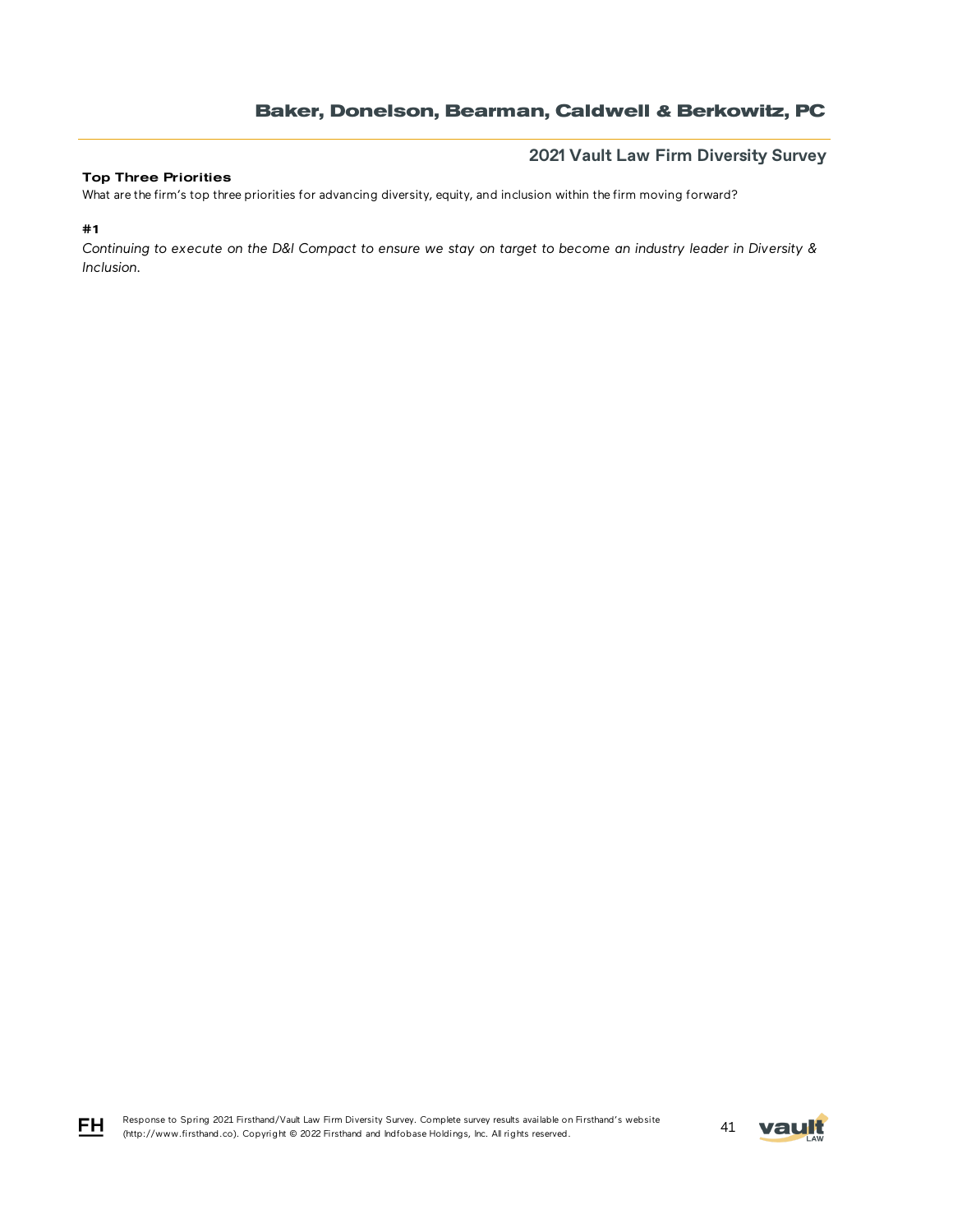### Top Three Priorities

**2021 Vault Law Firm Diversity Survey**

What are the firm's top three priorities for advancing diversity, equity, and inclusion within the firm moving forward?

### #2

FH

*Continue to provide educational opportunities and resources that help foster D&I.*

Response to Spring 2021 Firsthand/Vault Law Firm Diversity Survey. Complete survey results available on Firsthand's website Response to Spring 2021 Firstnand/Vault Law Firm Diversity Survey. Complete survey results available on Firstnand's website<br>(http://www.firsthand.co). Copyright © 2022 Firsthand and Indfobase Holdings, Inc. All rights rese

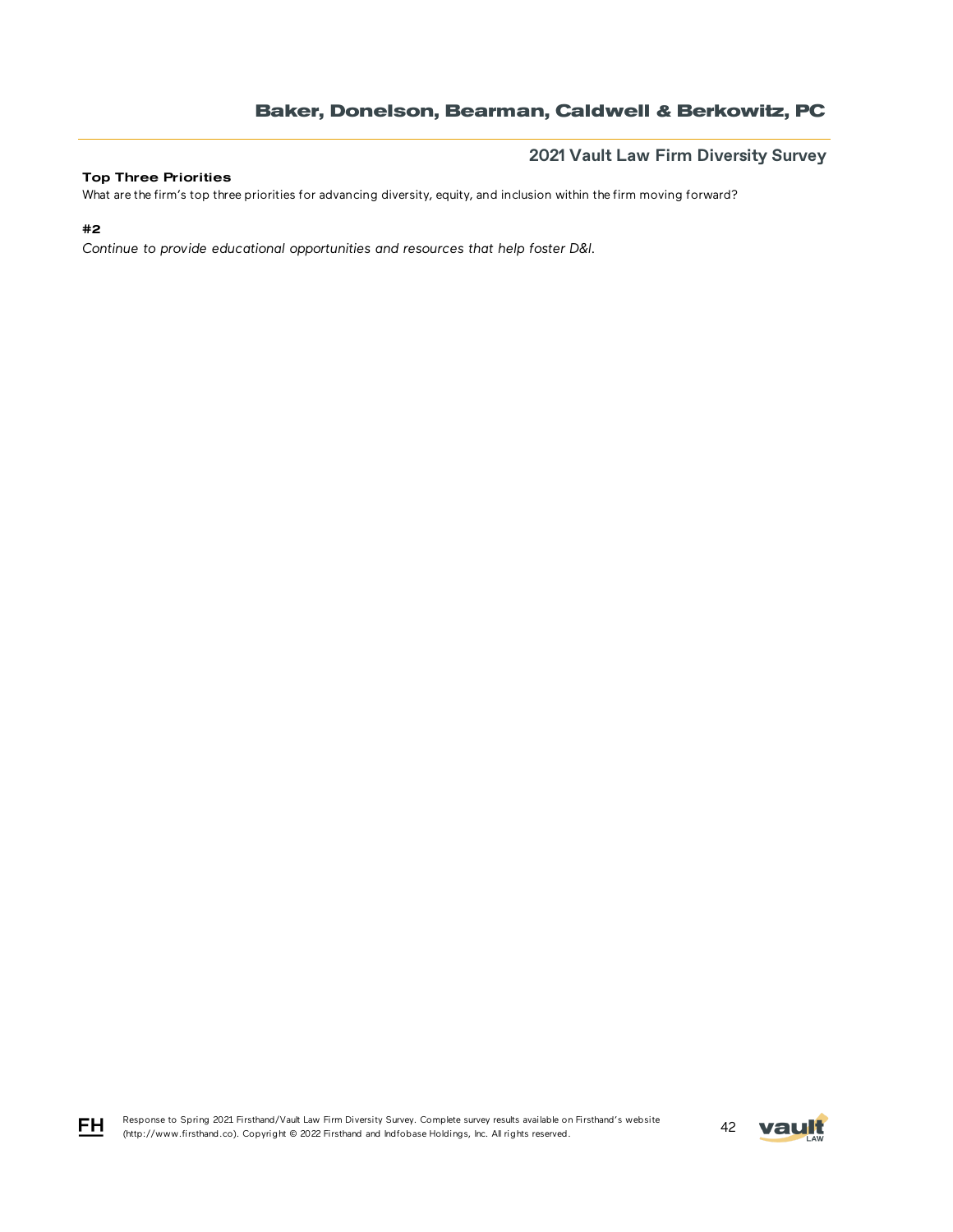### Top Three Priorities

**2021 Vault Law Firm Diversity Survey**

What are the firm's top three priorities for advancing diversity, equity, and inclusion within the firm moving forward?

### #3

FH

*Focus on recruiting and retention.*